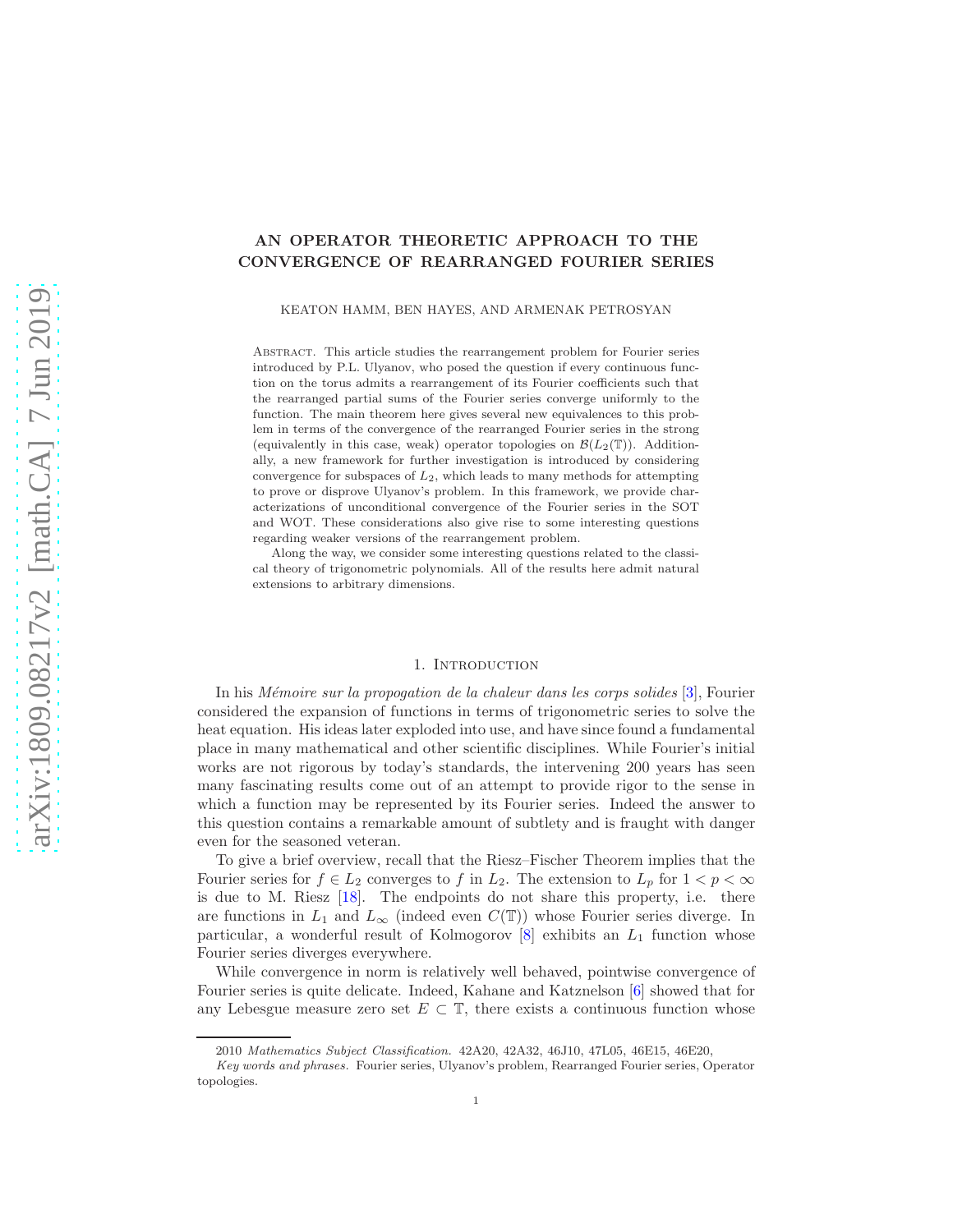Fourier series diverges on E. Thus even continuous functions do not have wellbehaved Fourier series. Nonetheless, Carleson's celebrated theorem [\[2\]](#page-23-2) shows that the Fourier series for any  $f \in L_2$  converges almost everywhere, the analogous result for  $L_p$ ,  $1 < p < \infty$ , being due to Hunt [\[5\]](#page-23-3). For a prolonged discussion on the history of classical results concerning the convergence of Fourier series, the reader is invited to consult the historical notes of [\[4,](#page-23-4) Chapter 4].

Returning to the case of  $C(\mathbb{T})$ , while we cannot hope for uniform convergence of the Fourier series of a continuous function, it would be interesting to know if we can permute the terms in the Fourier series prior to taking the partial sums in such a way as to guarantee uniform convergence. This is the subject of the following problem due to P. L. Ulyanov (for formal definitions see Section [2\)](#page-4-0).

**Problem 1** (Ulyanov, [\[21\]](#page-24-2)). Is it true that for every  $f \in C(\mathbb{T})$ , there exists a permutation  $\sigma : \mathbb{Z} \to \mathbb{Z}$  such that the rearranged partial sums  $S_{\sigma,N}[f]$  converge to f uniformly as  $N \to \infty$ ?

Despite the apparent difficulty of this problem there are, interestingly enough, two partial results that are indeed quite strong. The first is due to S. G. Révész:

<span id="page-1-1"></span>**Theorem 1.1** (Révész, [\[17\]](#page-24-3)). For every  $f \in C(\mathbb{T})$ , there exists a permutation  $\sigma : \mathbb{Z} \to \mathbb{Z}$  and a subsequence  $\{N_k\} \subset \mathbb{N}$  such that  $S_{\sigma, N_k}[f]$  converges to f uniformly as  $k \to \infty$ .

Révész' argument relies on the fact that the de la Vallée Poussin means of a continuous function converge uniformly to the function, and thus it suffices to demonstrate uniform convergence of the difference of  $S_{\sigma, N_k}[f]$  and the Poussin mean  $V_{N_k}[f]$ . Existence of such a permutation follows via a probabilistic argument.

The second result is due to S. V. Konyagin:

<span id="page-1-0"></span>**Theorem 1.2** (Konyagin, [\[9,](#page-24-4) [10\]](#page-24-5)). If  $f \in C(\mathbb{T})$  has modulus of continuity satisfying  $\omega(f,\delta) = o(1/\log \log(1/\delta)), \delta \to 0^+,$  then there exists a permutation  $\sigma : \mathbb{Z} \to \mathbb{Z}$ such that  $S_{\sigma,N}[f]$  converges to f uniformly as  $N \to \infty$ .

Since the Dini–Lipschitz Criterion (e.g. [\[22,](#page-24-6) Chapter II, Theorem 10.3]) states that  $\omega(f,\delta) = o(1/\log(1/\delta)), \delta \to 0^+$  implies  $S_N[f]$  converges uniformly to f, Theorem [1.2](#page-1-0) provides a relatively broad class of functions with modulus of continuity decaying quite slowly which allows uniform convergence of the rearranged Fourier series.

Let us also note that a result of Menšov [\[12\]](#page-24-7) shows that any  $f \in C(\mathbb{T})$  can be decomposed into the sum of two continuous functions  $f_1 + f_2$  for which there are two subsequences  $\{N_k^{(i)}\}$  $\{k^{(i)}\}, i = 1, 2$  such that  $S_{N_k^{(i)}}[f_i]$  converges uniformly to  $f_i$  for each  $i$  (note that this is without rearrangement); however, the subsequences are different in general.

Additionally, Pogosyan in [\[15\]](#page-24-8) constructs a function  $f \in L_1(\mathbb{T})$  such that any rearrangements of its Fourier series fails to converge in the  $L_1$  norm.

Another facet of the problem has been considered by McNeal and Zeytuncu [\[11\]](#page-24-9), wherein they demonstrate the existence of a rearrangement  $\sigma$  which preserves pointwise convergence of partial sums of Fourier series (i.e. if  $S_N[f](t)$  converges, then so does  $S_{\sigma, N}[f](t)$ . Additionally, they show that convergence of rearranged partial sums under such a permutation need not imply that the non-rearranged partial sums converge.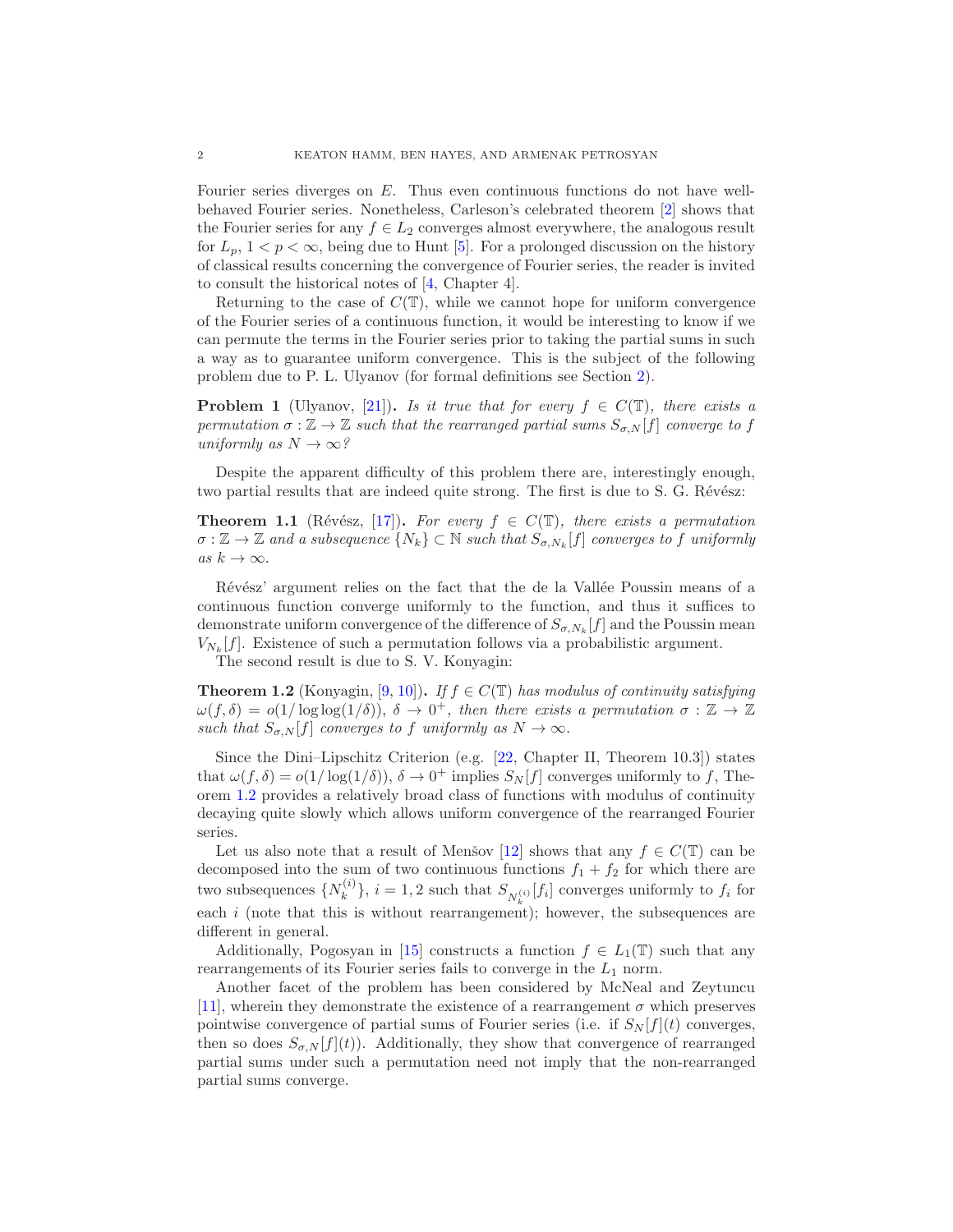The purposes of this article are to recast some of the equivalent versions of Ulyanov's problem in the setting of operators on  $\mathcal{B}(L_2)$ , to discuss some strategies in this setting for proving or disproving the problem, and to provide some results where something can be said about converge on subspaces of  $\mathcal{B}(L_2)$ . This method of attack for the problem admits much more flexibility in that there are several natural topologies on  $\mathcal{B}(L_2)$  which may be utilized, and we demonstrate that the problem may be reduced to considering convergence of multiplication operators induced by the partial sums of the rearranged Fourier series in the strong (or equivalently in this case, weak) operator topology. For the definition of the strong and weak operator topologies see Section [2.](#page-4-0)

We briefly state our main results here. If  $f \in L_{\infty}(\mathbb{T})$ , we define a bounded operator  $M_f \in \mathcal{B}(L_2(\mathbb{T}))$  by  $(M_f g)(t) := f(t)g(t)$  for all  $g \in L_2(\mathbb{T}), t \in \mathbb{T}$ . Given a bijection  $\sigma: \mathbb{Z} \to \mathbb{Z}$ , and a natural number N, we define  $S_{\sigma, N}[f] \in C(\mathbb{T})$  by  $(S_{\sigma,N}[f])(t) := \sum_{n=-N}^{N} \widehat{f}(n)e^{2\pi i \sigma(n)t}.$ 

<span id="page-2-1"></span>Theorem 1.3. The following statements are equivalent.

- (i) Ulyanov's problem has a positive answer.
- (ii) For every  $f \in C(\mathbb{T})$ , there is a bijection  $\sigma \colon \mathbb{Z} \to \mathbb{Z}$  so that  $M_{S_{\sigma N}[f]} \to M_f$  in the strong operator topology.
- (iii) For every  $f \in C(\mathbb{T})$ , there is a bijection  $\sigma \colon \mathbb{Z} \to \mathbb{Z}$  so that  $M_{S_{\sigma,N}[f]} \to M_f$  in the weak operator topology.

The preceding theorem is interesting not just because it provides an operator theoretic equivalence to Ulyanov's problem, but also because it naturally leads to other operator theoretic questions which are tractable and have interesting solutions in terms of classical and well-studied function spaces. Namely, we have the following two results.

<span id="page-2-0"></span>**Theorem 1.4.** Let V be the set of functions  $g \in L_2(\mathbb{T})$  so that  $M_{S_{\sigma,N}[f]}g \to fg$ for all  $f \in L_{\infty}(\mathbb{T})$ , and every bijection  $\sigma: \mathbb{Z} \to \mathbb{Z}$ . Then  $V = L_{\infty}(\mathbb{T})$ . The same conclusion holds if  $L_{\infty}(\mathbb{T})$  is replaced with  $C(\mathbb{T})$  in the definition of V.

The above theorem characterizes the largest subspace of  $L_2(\mathbb{T})$  on which any rearranged Fourier series converges in the strong operator topology restricted to that subspace. Note that while Ulyanov's problem is somewhat naturally stated for the space of continuous functions, when speaking of multiplication operators, it makes somewhat more sense to consider the functions defining them to be in the larger space  $L_{\infty}$ . Most of the results moving forward turn out to have the same answer whichever space is used; we indicate when this is the case in the statements of the theorems.

It is not as clear what the weak operator topology version of Theorem [1.4](#page-2-0) should be. Given a subspace  $V$  of  $L_2$ , one may consider the weak operator topology coming from V for operators on  $L_2$ . This simply means that  $T_n \to T$  in the weak operator topology coming from V if and only if  $\langle T_n v, w \rangle \to \langle Tv, w \rangle$  for all  $v, w \in V$ . It is clear by Zorn's Lemma that there is a maximal subspace  $V$  of  $L_2$  so that  $M_{S_{\sigma,N}[f]} \to M_f$  in the weak operator topology coming from V for every bijection  $\sigma: \mathbb{Z} \to \mathbb{Z}$ . However, there is no clear reason as to why such a subspace is unique. For example, it is not clear that if V, W have the property that  $M_{S_{\sigma,N}[f]} \to M_f$ in the weak operator topology coming from V for every bijection  $\sigma: \mathbb{Z} \to \mathbb{Z}$ , then  $V + W$  has this property as well. Nevertheless, we will in fact show that there is such a maximal subspace and that this subspace is  $L_4(\mathbb{T})$ .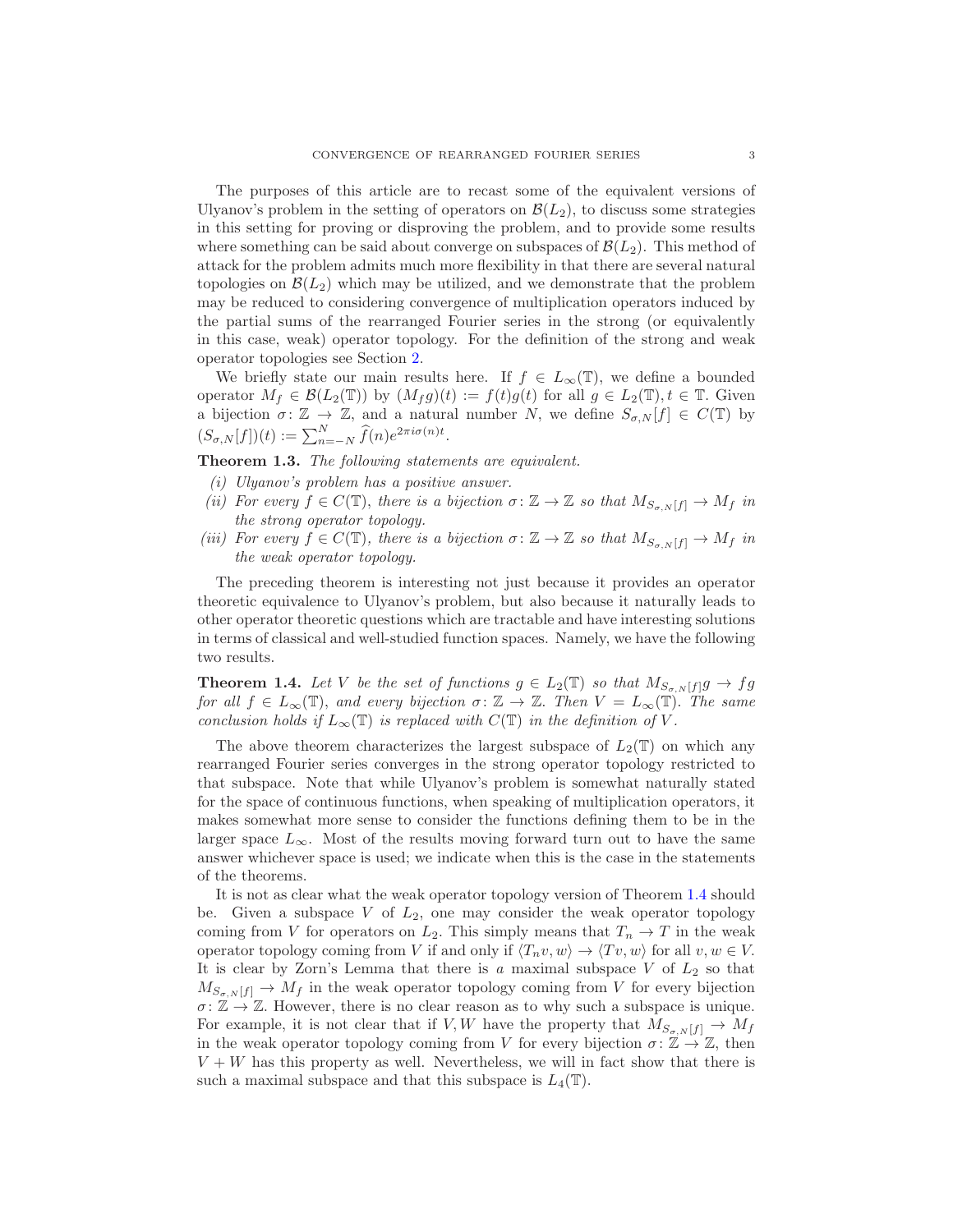**Theorem 1.5.** (i): For every  $g, h \in L_4(\mathbb{T})$ , every  $f \in L_\infty(\mathbb{T})$ , and every bijection  $\sigma \colon \mathbb{Z} \to \mathbb{Z}$  we have that

$$
\langle M_{S_{\sigma,N}}[f]g,h\rangle \to \langle M_f g,h\rangle.
$$

(ii): Conversely, let E be a linear subspace of  $L_2(\mathbb{T})$ , and suppose that for every  $g, h \in E$ , every  $f \in L_{\infty}(\mathbb{T})$ , and every bijection  $\sigma \colon \mathbb{Z} \to \mathbb{Z}$  we have that

$$
\langle M_{S_{\sigma,N}}[f]g,h\rangle \to \langle M_f g,h\rangle,
$$

then  $E \subseteq L_4(\mathbb{T})$ .

(iii): Statements (i) and (ii) both hold whenever  $L_{\infty}(\mathbb{T})$  is replaced with  $C(\mathbb{T})$ .

There is a natural dual problem to the above: consider the largest subspace W of  $L_{\infty}(\mathbb{T})$  so that  $M_{S_{\sigma,N}[f]} \to M_f$  in the strong, respectively weak, operator topology for every bijection  $\sigma: \mathbb{Z} \to \mathbb{Z}$ . In both topologies, the subspace W also ends up being a natural and well-studied object: the Wiener algebra of functions with absolutely summable Fourier coefficients.

- **Theorem 1.6.** (i) Let W be the set of  $f \in L_{\infty}(\mathbb{T})$  so that  $M_{S_{\sigma,N}}[f] \to M_f$  in the strong operator topology for every bijection  $\sigma: \mathbb{Z} \to \mathbb{Z}$ . Then  $W = A(\mathbb{T})$ .
- (ii) Let  $\widetilde{W}$  be the set of all  $f \in L_{\infty}(\mathbb{T})$  so that  $M_{S_{\sigma,N}}[f] \to M_f$  in the weak operator topology for every bijection  $\sigma: \mathbb{Z} \to \mathbb{Z}$ . Then  $W = A(\mathbb{T})$ .
- (iii) Likewise, if W and  $\bar{W}$  are the set of continuous functions whose Fourier series converge unconditionally in the strong, respectively weak, operator topologies, then  $W = \widetilde{W} = A(\mathbb{T}).$

Theorem 1.6 is interesting in light of the Dvoretsky-Rogers theorem which states that a Banach space on which every unconditionally convergent series is absolutely convergent is necessarily finite-dimensional. The above theorem shows that even though we cannot hope to deduce absolute convergence from unconditional convergence for a general series in  $L_{\infty}(\mathbb{T})$ , it is nevertheless true that absolute convergence and unconditional convergence are equivalent for Fourier series. One interesting aspect of Theorem 1.6 is that  $W$  as defined in Theorem 1.6 is, in fact, a subalgebra of  $C(\mathbb{T})$ , and this is far from obvious given its definition as the set of functions on which the Fourier series converges unconditionally.

In light of Theorems [1.4](#page-2-0) and 1.6, it is natural to consider triples  $(\Sigma, \mathcal{W}, \mathcal{V})$  where

- $V$  is a linear subspace of  $L_2(\mathbb{T})$ ,
- W is a linear subspace of  $L_{\infty}(\mathbb{T})$  (or  $C(\mathbb{T})$ ),
- $\Sigma$  is a subset of the symmetric group on  $\mathbb Z$
- For every  $f \in \mathcal{W}, g \in \mathcal{V}, \sigma \in \Sigma$ , we have  $M_{S_{\sigma,N}[f]}g \to fg$ .

We refer the reader to Section [5,](#page-8-0) for interesting questions in this direction and the difficulty involved in solving them.

The rest of the paper develops as follows: Section [2](#page-4-0) contains some basic definitions and preliminaries necessary for the sequel. In Section [3,](#page-5-0) we state our first main theorem, Theorem [3.1,](#page-5-1) which gives several new equivalences to Ulyanov's problem, a sample of which is Theorem [1.3.](#page-2-1) In Section [4](#page-6-0) we provide some relaxations of the problem based upon some of the criteria in Theorem [3.1,](#page-5-1) which give a roadmap for finding a counterexample to Ulyanov's problem; additionally, we pose some interesting related questions. Section [5](#page-8-0) exhibits an overarching framework for further investigation into aspects of the rearrangement problem and provides another equivalence to Ulyanov's problem (Remark [5.1\)](#page-9-0). Several natural questions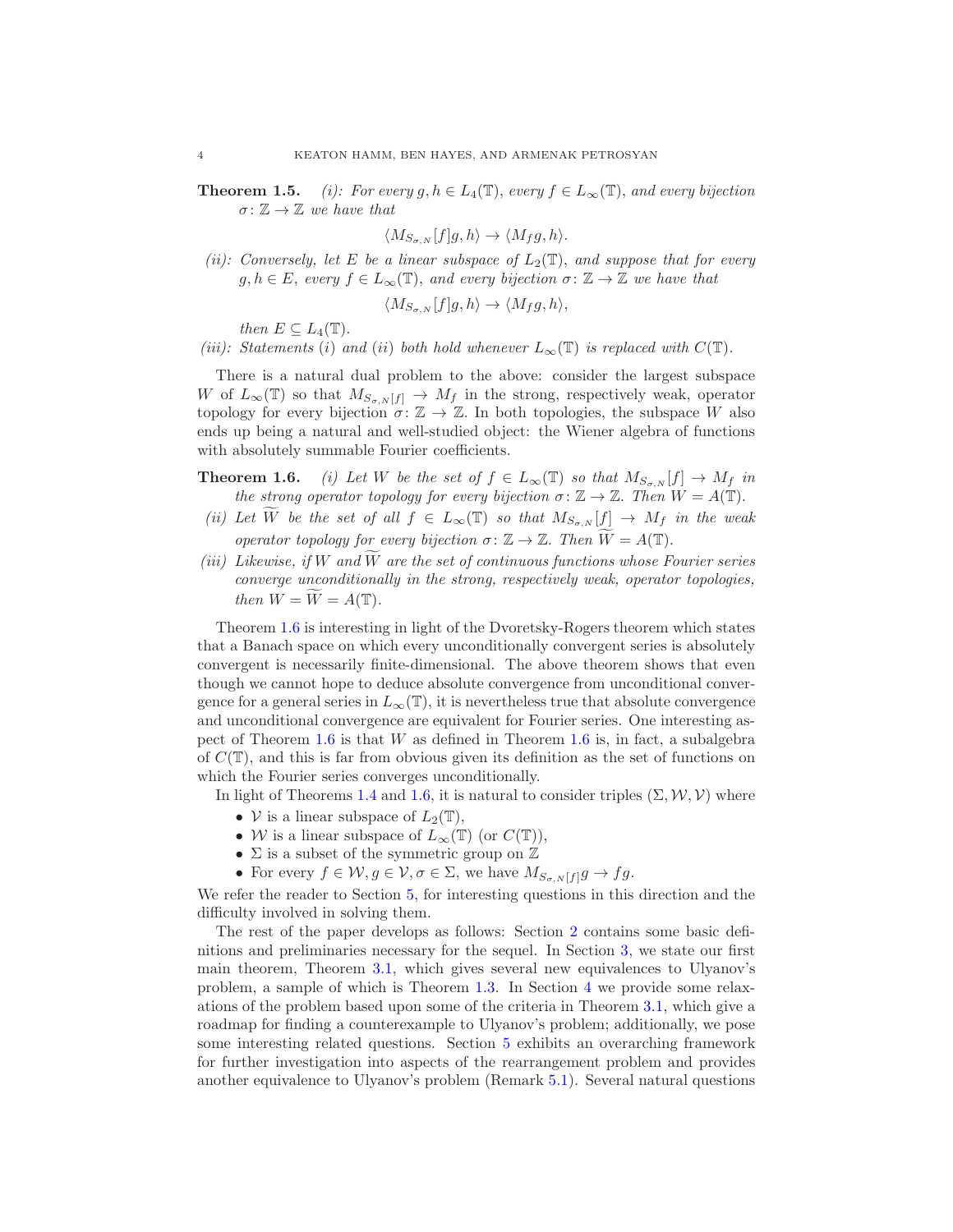arise from our general framework which are further investigated in Sections [6,](#page-9-1) [7,](#page-14-0) and [8.](#page-16-0) Theorems [1.4](#page-2-0) and 1.6 arise from this framework.

For clarity, we present most of the results in dimension 1; however, once the conditions are translated appropriately, everything carries over to arbitrary dimension. To wit, Section [9](#page-20-0) enumerates the multivariate extensions of the results from previous sections (in particular note that Theorems [1.3,](#page-2-1) [1.4,](#page-2-0) and 1.6 hold in arbitrary dimension), and the paper ends with a brief conclusion.

#### 2. Definitions and Basic Facts

<span id="page-4-0"></span>Given a function  $f \in L_1(\mathbb{T})$ , define its n-th Fourier coefficient, for  $n \in \mathbb{Z}$ , via

$$
\widehat{f}(n):=\int_{\mathbb{T}}f(t)e^{-2\pi int}dt,
$$

and thus the N–th partial sum of its Fourier series, for  $N \in \mathbb{N}$ , via

$$
S_N[f](t) := \sum_{|n| \le N} \hat{f}(n) e^{2\pi i nt}, \quad t \in \mathbb{T}.
$$

Sometimes for convenience, we will write  $e_n$  for the exponential function  $e^{2\pi int}$ .

Given a permutation of the integers, i.e. a bijection  $\sigma : \mathbb{Z} \to \mathbb{Z}$ , define the rearranged partial sum of the Fourier series of  $f \in L_1(\mathbb{T})$  by

$$
S_{\sigma,N}[f](t) := \sum_{|n| \le N} \widehat{f}(\sigma(n)) e^{2\pi i \sigma(n)t}, \quad t \in \mathbb{T}.
$$

Our interest in the uniform convergence of the rearranged partial sums will lead us to considering multiplication operators: given  $g \in L_{\infty}(\mathbb{T})$ , define  $M_q: L_2(\mathbb{T}) \to$  $L_2(\mathbb{T})$  via  $f \mapsto gf$ , and note that  $||M_q|| = ||g||_{\infty}$ .

Of interest to our analysis will be three natural topologies on  $\mathcal{B}(\mathcal{H})$  for H an infinite dimensional, separable Hilbert space: the operator norm topology, the Strong Operator Topology (SOT), which is the topology of pointwise convergence of operators with  $T_n \to T$  in SOT if and only if  $||T_n(h) - T(h)||_2 \to 0$  for every  $h \in \mathcal{H}$ , and finally the Weak Operator Topology (WOT), in which  $T_n \to T$  in WOT if and only if  $\langle T_n(f) - T(f), g \rangle$  → 0 for every  $f, g \in \mathcal{H}$ . We will also consider WOT and SOT topologies restricted to subspaces of  $H$ .

To avoid cumbersome terminology, we will at times use the abuse of language to say that a sequence of continuous functions converges in SOT (WOT) to mean that the associated multiplication operators as defined above converge in SOT (WOT).

As a basic tool for finding equivalences to Ulyanov's problem, we use the following well-known fact about convergence in SOT or WOT.

<span id="page-4-1"></span>**Theorem 2.1.** Let  $T_N : \mathcal{H} \to \mathcal{H}$  be a sequence of bounded linear operators, T:  $H \rightarrow H$  be another bounded operator, and V be a subset of H with dense linear span. Then the following are equivalent:

- (i)  $T_N$  converges to T in the strong (weak) operator topology of  $B(H)$ .
- (ii) The norms  $||T_N||$  are uniformly bounded and the  $T_N$  converges to T in the strong (weak) operator topology on V .

The proof of this theorem is a basic exercise; for example it can be found in [\[20,](#page-24-10) Proposition 1.9.20 and Exercise 1.9.25].

For notational convenience, we will denote by  $S_{\infty}$  the symmetric group over the integers, i.e. the group of all bijections from  $\mathbb{Z} \to \mathbb{Z}$ , and elements of this group will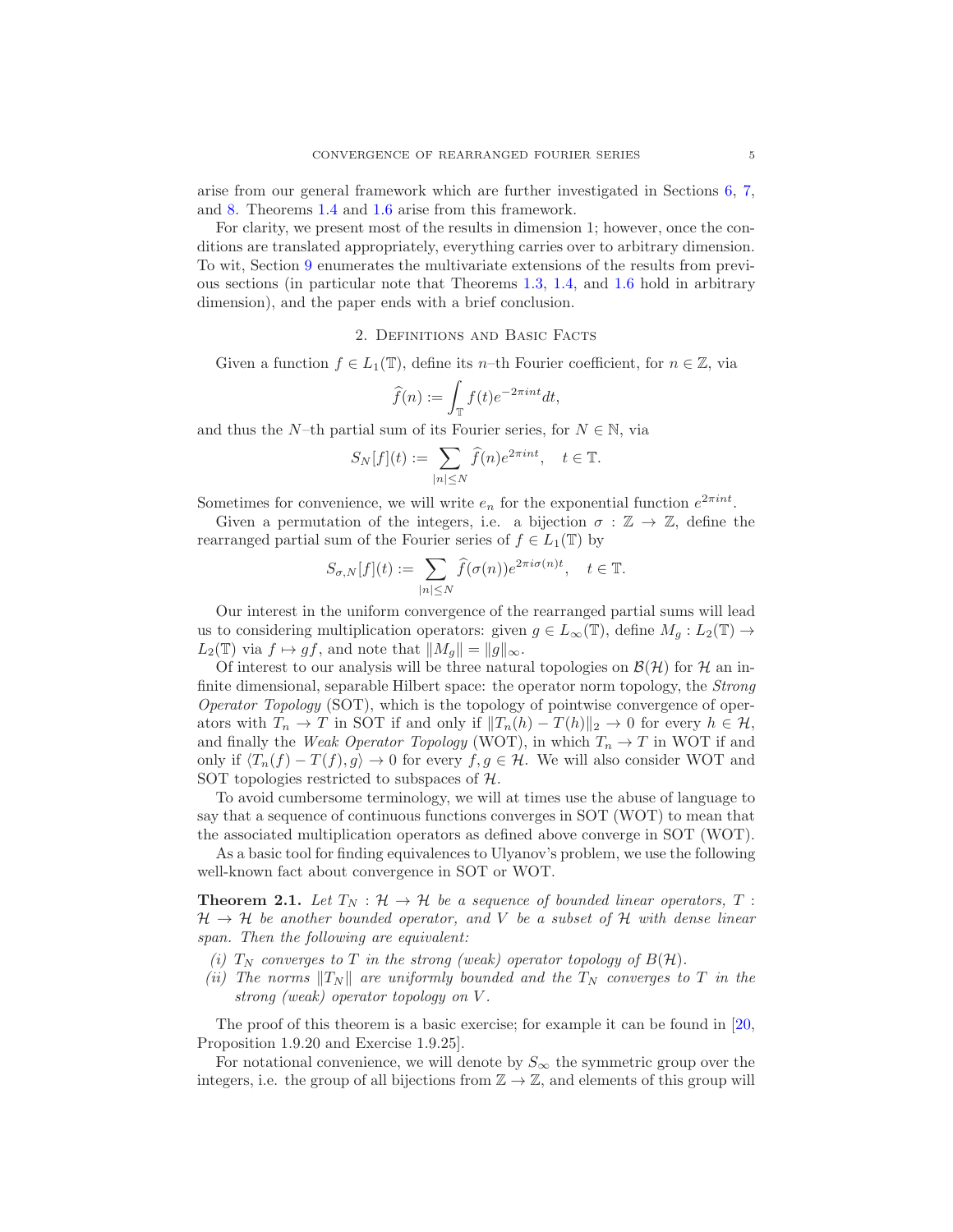be called permutations, or rearrangements, of the integers. Additionally, we will typically write  $L_p$  rather than  $L_p(\mathbb{T})$ . As is customary, C will denote a constant, whose specific value may change from line to line, and subscripts will be used to make dependence of the constant on a given parameter explicit.

#### 3. Equivalences of the Ulyanov problem

<span id="page-5-0"></span>Inspired by the work of Révész we find several equivalent conditions to Ulyanov's problem.

<span id="page-5-1"></span>Theorem 3.1. The following are equivalent:

- (i) For every  $f \in C(\mathbb{T})$ , there exists a permutation  $\sigma : \mathbb{Z} \to \mathbb{Z}$  such that  $||S_{\sigma,N}[f]$  $f\|_{\infty} \to 0$  (i.e. Ulyanov's problem has a positive answer).
- (ii) For every  $f \in C(\mathbb{T})$ , there exists a permutation  $\sigma : \mathbb{Z} \to \mathbb{Z}$  such that  $M_{S_{\sigma,N}[f]} \to$  $M_f$  in the SOT on  $\mathcal{B}(L_2)$ .
- (iii) For every  $f \in C(\mathbb{T})$ , there exists a permutation  $\sigma : \mathbb{Z} \to \mathbb{Z}$  such that  $M_{S_{\sigma N}[f]} \to$  $M_f$  in the WOT on  $\mathcal{B}(L_2)$ .
- (iv) For every  $f \in C(\mathbb{T}),$

$$
\inf_{\sigma \in S_{\infty}} \sup_{N} ||S_{\sigma, N}[f]||_{\infty} < \infty.
$$

(v) There exists a constant  $C > 0$  such that for every trigonometric polynomial  $T,$ 

$$
\inf_{\sigma \in S_{\infty}} \sup_{N} ||S_{\sigma, N}[T]||_{\infty} \leq C ||T||_{\infty}.
$$

<span id="page-5-2"></span>(vi) There exist maps  $C: L_2 \to \mathbb{R}_+$ , and  $\sigma: \{trigonometric polynomials\} \to S_\infty$ such that for every  $g \in L_2$  and for every trigonometric polynomial T,

$$
\sup_N \|S_{\sigma(T),N}[T]g\|_2 \le C(g) \|T\|_{\infty}.
$$

(vii) There exist maps  $C: L_1 \to \mathbb{R}_+$  and  $\sigma: \{trigonometric polynomials\} \to S_{\infty}$ such that for every  $g \in L_1$  and every trigonometric polynomial T,

$$
\sup_{N} |\langle S_{\sigma(T),N}[T], g \rangle| \le C(g) ||T||_{\infty}.
$$

*Proof.* The proof of the equivalence between conditions  $(i)$ ,  $(iv)$  and  $(v)$  is due to Révész and can be found in  $[17, Section 4]$ .

To prove the equivalence of conditions  $(ii), (iii)$  and  $(iv)$ , recall that each continuous function defines a multiplication operator  $M_f$ , and notice that for every  $f \in C(\mathbb{T})$ , every  $k, m \in \mathbb{Z}$ , and every permutation  $\sigma$ , we have

$$
\|M_{S_{\sigma, N}[f]}e_k - M_f e_k\|_2 \to 0, \quad \text{and} \quad \langle M_{S_{\sigma, N}[f]}e_k - M_f e_k, e_m \rangle \to 0,
$$

as  $N \to \infty$ . In other words, for any rearrangement, and any  $f \in L_{\infty}$ , we have convergence of the multiplication operators associated with the partial sums in both the SOT and WOT on a set of dense linear span in  $L_2$ . Therefore, from Theorem [2.1,](#page-4-1) for a given function  $f \in L_{\infty}$ , the rearranged partial sums  $S_{\sigma,N} |f|$ converge to  $f$  in the strong or (in this case) equivalently weak operator topologies if and only if  $||S_{\sigma,N}[f]||_{\infty}$  are uniformly bounded in N.

Obviously, condition  $(v)$  implies both  $(vi)$  and  $(vii)$ .

To prove condition  $(vi)$  implies  $(ii)$ , let  $f \in C(\mathbb{T})$ ; from Theorem [1.1,](#page-1-1) there exists a permutation  $\sigma : \mathbb{Z} \to \mathbb{Z}$  and a subsequence  $\{N_k\} \subset \mathbb{N}$  such that  $S_{\sigma, N_k}[f]$  converges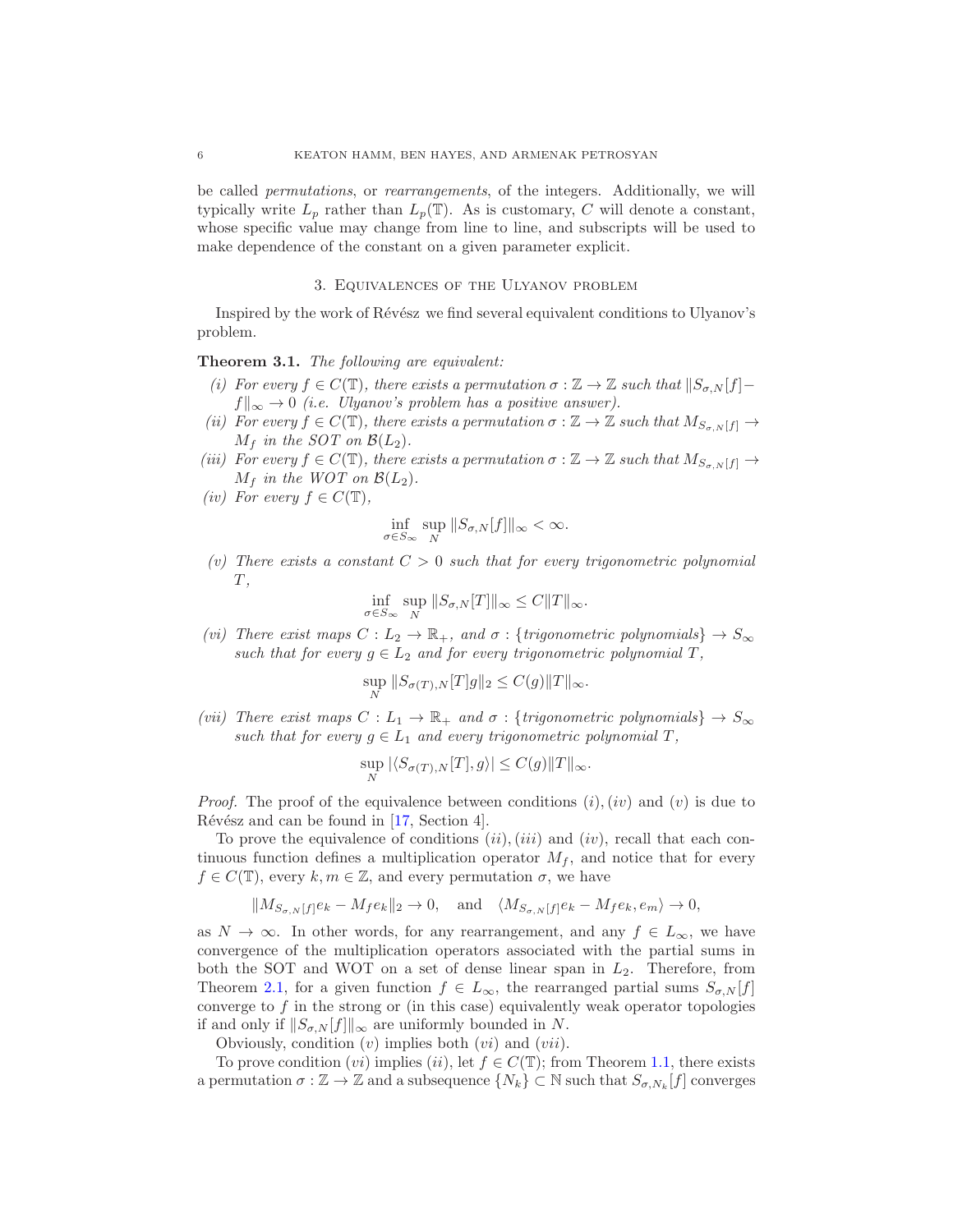to f uniformly as  $k \to \infty$ . Let  $g \in L_2(\mathbb{T})$ , and put  $T_k = S_{\sigma, N_{k+1}}[f] - S_{\sigma, N_k}[f]$ . Then by assumption, we have that for some rearrangement  $\sigma_k$ ,

$$
\sup_{N} \|S_{\sigma_k, N}[T_k]g\|_2 \le C(g) \|S_{\sigma, N_{k+1}}[f] - S_{\sigma, N_k}[f]\|_{\infty}.
$$

Note that we may assume that  $\sigma_k(\sigma(\{N_k+1, \cdots, N_{k+1}\})) = \sigma(\{N_k+1, \cdots, N_{k+1}\}).$ Indeed, the *j*-th Fourier coefficient of  $T_k$  for  $j \notin \sigma({N_k + 1, \dots, N_{k+1}})$  is zero. So condition (*[vi](#page-5-2)*) is still true if we replace  $\sigma_k$  by a permutation  $\widetilde{\sigma_k}$  with the property that  $\widetilde{\sigma_k}(\sigma(N_j)) = \sigma_k(l_j)$  where  $(l_j)_{j=N_k+1}^{N_{k+1}}$  are the unique increasing sequence of integers satisfying

 $|\{\sigma_k(l_{N_k+1}), \cdots, \sigma_k(l_{N_k+j})\} \cap \sigma_k(\{N_k+1, \cdots, N_{k+1}\})| = j.$ 

Hence we may, and will, assume that

$$
\sigma_k(\sigma(\{N_k+1,\cdots,N_{k+1}\}))=\sigma_k(\sigma(\{N_k+1,\cdots,N_{k+1}\})).
$$

Denote by  $\bar{\sigma}$  the rearrangement of Z defined as follows: if  $j \in (N_k, N_{k+1}]$ , then  $\bar{\sigma}(j) = \sigma_k \circ \sigma(j)$ , and  $\bar{\sigma}(j)$  is the identity outside of these intervals. Evidently,  $\bar{\sigma}$ is a rearrangement of Z. Moreover, for every  $j, j' \in \mathbb{N}$ , if  $N_k < j \le N_{k+1}$  and  $N_{k'} < j' \leq N_{k'+1}$ , then  $||S_{\bar{\sigma},j}[f]g - S_{\bar{\sigma},j'}[f]g||_2$  is majorized by

$$
||S_{\bar{\sigma},N_k}[f]g - S_{\bar{\sigma},j}[f]g||_2 + ||S_{\bar{\sigma},N_{k'}}[f]g - S_{\bar{\sigma},j'}[f]g||_2 + ||S_{\bar{\sigma},N_k}[f]g - S_{\bar{\sigma},N_{k'}}[f]g||_2,
$$
  
which is at most

$$
C(g) \|S_{\sigma, N_{k+1}}[f] - S_{\sigma, N_k}[f] \|_{\infty} + C(g) \|S_{\sigma, N_{k'+1}}[f] - S_{\sigma, N'_k}[f] \|_{\infty} + \|S_{\sigma, N_k}[f] - S_{\sigma, N_{k'}}[f] \|_{\infty} \|g\|_2.
$$

Thus,  $\{S_{\bar{\sigma},j}[f]g\}$  is Cauchy in  $L_2$ , and since  $\{S_{\bar{\sigma},N_k}[f]g\}$  converges to  $fg$ , it follows that  $||S_{\bar{\sigma},j}[f]g - fg||_2 \to 0$ , which gives (ii) as g was arbitrary. The fact that  $(vii)$  implies  $(iii)$  can be proved similarly after we make the observation that, for  $f, g \in L_2, fg \in L_1.$ 

One advantage of the conditions given above is that conditions  $(ii)$  and  $(iii)$  are much weaker than condition  $(i)$  for general operators. That is, the strong and weak operator topologies are weaker than the operator norm topology, which corresponds to uniform convergence of the partial sums. The weak operator topology is the weakest of the three, so it is hoped that convergence of the rearranged series will be easier to prove in this topology.

With the aid of this theorem, we will develop some new strategies that may lead to a proof of or counterexample to Ulyanov's problem. This approach also allows relaxations of the problem to more tangible problems which will be discussed in the sequel.

<span id="page-6-0"></span>It is unclear at the moment if Theorem [3.1](#page-5-1) remains true if  $C(\mathbb{T})$  is replaced with  $L_{\infty}$  in conditions *(ii)* and *(iii)*.

#### 4. Relaxations of the Ulyanov's problem

We refer the reader to the work of Révész and Konyagin for a discussion of strategies for proving Ulyanov's problem which arise from classical Fourier series methods. Here, we consider some alternative approaches based on the multiplication operator equivalence to the problem discussed above.

Recall that Ulyanov's problem is equivalent to the existence of a permutation such that  $M_{S_{\sigma,N}[f]} \to M_f$  in the SOT (equivalently the WOT) on  $\mathcal{B}(L_2)$ . To make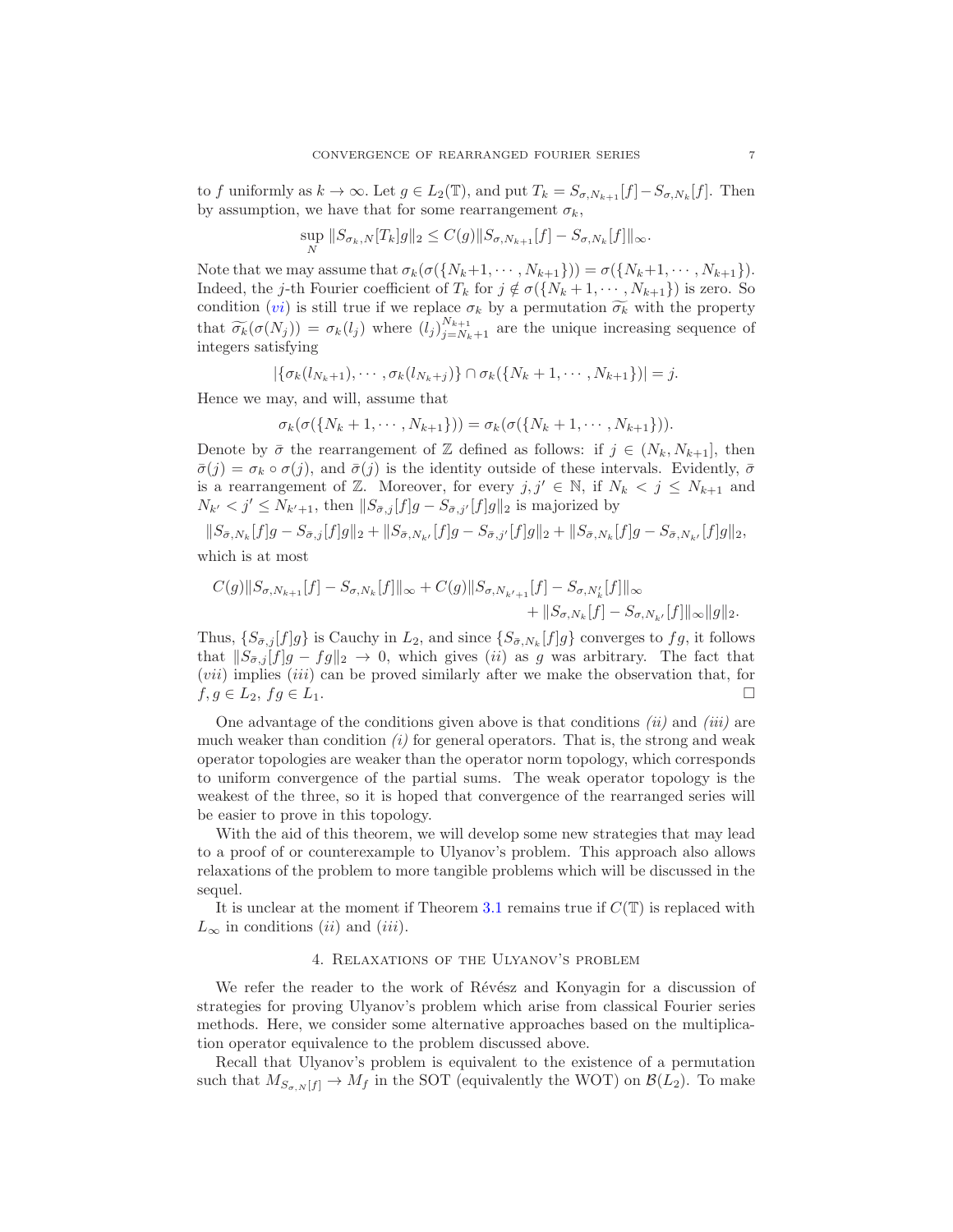the problem more tangible, these observations suggest that we consider smaller subspaces of  $L_2$  such that the rearranged multiplication operators converge in the SOT restricted to that subspace.

To discuss convergence on a subspace of  $L_2$ , we first consider the following definition, which is essentially that condition  $(vi)$  in Theorem [3.1](#page-5-1) holds for a subset  $S \subset L_2$ .

**Definition 1.** A subset  $S \subset L_2$  is said to have the *bounded rearrangement property* if there exist maps  $C : \mathcal{S} \to \mathbb{R}_+$ , and  $\sigma :$  {trigonometric polynomials}  $\to S_\infty$  such that for every  $g \in \mathcal{S}$  and for every trigonometric polynomial T,

(1) 
$$
\sup_{N} ||S_{\sigma(T),N}[T]g||_2 \leq C(g) ||T||_{\infty}.
$$

Note that if  $S$  has the bounded rearrangement property, then so does its linear span; however, something stronger holds.

<span id="page-7-0"></span>**Proposition 4.1.** Suppose  $S$  has the bounded rearrangement property.

- (i) Then the linear span of  $S$  has the bounded rearrangement property.
- (ii) Let U be a subset of  $L_{\infty}$  such that for every  $g \in U$  there exist  $h, h_1 \in S$ with  $|g(t) - h(t)| < h_1(t)$  for almost every  $t \in \mathbb{T}$ . Then U has the bounded rearrangement property.
- (iii) The following set also has the bounded rearrangement property:

$$
\left\{ g\left(\frac{t+j}{k}\right) \; : \; g\in S, k\in\mathbb{N}, 0\leq j\leq k \right\}.
$$

*Proof.* (i): If  $g = \sum_j a_j h_j$ ,  $h_j \in S$ , then simply take  $C(g) = \sum_j |a_j| C(h_j)$ .

(ii): Suppose  $g \in \mathcal{U}$ ,  $h, h_1 \in \mathcal{S}$  and  $|g(t) - h(t)| < h_1(t)$  for almost every  $t \in \mathbb{T}$ . Then for any trigonometric polynomial and the corresponding permutation  $\sigma$  of  $\mathbb{Z}$ ,

$$
||S_{\sigma,N}[T]g||_2 \le ||S_{\sigma,N}[T](g-h)||_2 + ||S_{\sigma,N}[T]h||_2
$$
  
\n
$$
\le ||S_{\sigma,N}[T]h_1||_2 + ||S_{\sigma,N}[T]h||_2 \le (C(h_1) + C(h))||T||_{\infty}
$$
  
\n
$$
=: C(g)||T||_{\infty}.
$$

(*iii*): For a given trigonometric polynomial T, let  $\tilde{T} = T(kt)$ . Then

$$
\begin{split} C(g)^2\|T\|_\infty^2&=C(g)^2\|\tilde{T}\|_\infty^2\geq \|S_{\sigma(\tilde{T}),N}[\tilde{T}]g\|_2^2=\int\limits_{\mathbb{T}}|S_{\sigma(\tilde{T}),N}[\tilde{T}](t)|^2|g(t)|^2dt\\ &=\frac{1}{k}\int\limits_{k\mathbb{T}}\left|S_{\sigma(\tilde{T}),N}[\tilde{T}]\left(\frac{u}{k}\right)\right|^2\left|g\left(\frac{u}{k}\right)\right|^2du,\end{split}
$$

which is at least

$$
\frac{1}{k} \int\limits_{\mathbb{T}} \left| S_{\sigma(\tilde T),N}[\tilde T] \left( \frac{u+j}{k} \right) \right|^2 \left| g \left( \frac{u+j}{k} \right) \right|^2 du = \frac{1}{k} \left\| S_{\sigma(\tilde T),N}[T] g \left( \frac{\cdot+j}{k} \right) \right\|_2^2,
$$

where we used the fact that  $\tilde{T}$  is  $\frac{1}{k}$  periodic. Consequently, we may take  $\sigma(T)$  =  $\sigma(\tilde{T})$  and  $C(g(\frac{+j}{k})) = \sqrt{k}C(g)$ .

**Corollary 4.2.** Suppose a subset S of  $L_2$  has the bounded rearrangement property, then the following sets also have this property: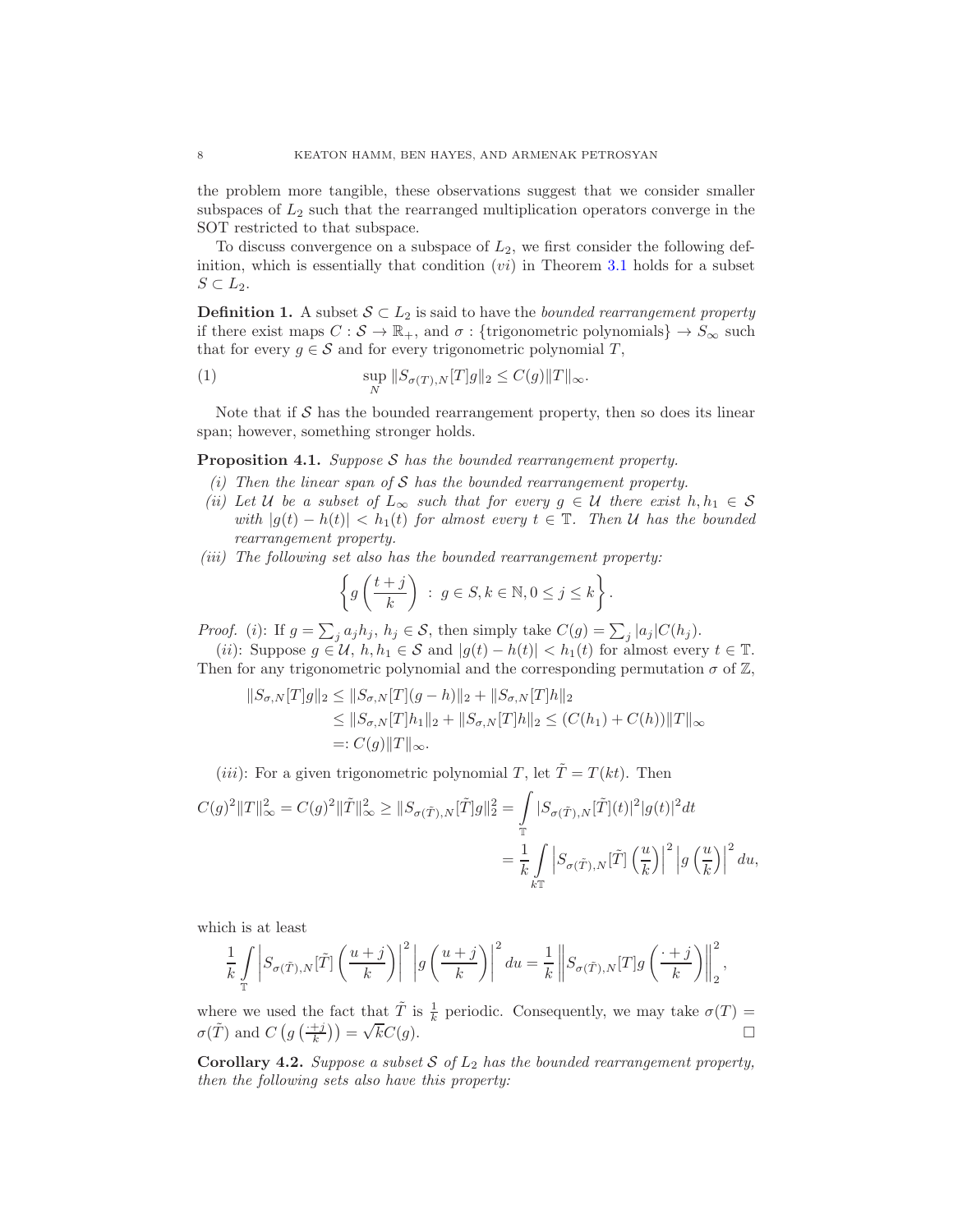(i) The set

 ${h \in L_2(\mathbb{T}): |h(t)| \leq |g(t)| \text{ for all } t \in \mathbb{T} \text{ and some } g \in \mathcal{S}},$ 

- (ii) The closed linear span of S in the  $L_{\infty}$  norm,
- (iii) The set

{gh : g in closed linear span of S in  $L_{\infty}$  norm,  $h \in L_{\infty}(\mathbb{T})\}.$ 

Note that part (iii) of the above Corollary follows from parts (i) and (ii). Related to Proposition [4.1,](#page-7-0) we suggest the following problem.

<span id="page-8-1"></span>**Problem 2.** Does every countable  $S \subset L_2$  have the bounded rearrangement property?

Unfortunately, having a positive answer to the above problem will not prove Ulyanov's problem since  $L_2$  cannot be constructed from a countable set using its extensions from the Proposition [4.1.](#page-7-0) However, if Ulyanov's problem has a positive answer, Problem [2](#page-8-1) may be regarded as its relaxation, which may be easier to prove. It may also happen that Problem [2](#page-8-1) has a positive answer while Ulyanov's problem does not.

Notice that the bounded rearrangement property on a subspace  $S$  implies that for every  $f \in C(\mathbb{T})$ , there exists a permutation  $\sigma : \mathbb{Z} \to \mathbb{Z}$  such that  $M_{S_{\sigma,N}[f]} \to M_f$ in the SOT on the subspace  $S$ .

**Problem 3.** Let S be a subspace of  $L_2(\mathbb{T})$ . Suppose every function  $f \in C(\mathbb{T})$  has a rearrangement of its Fourier series that converges to f in the SOT on S. Does S satisfy the bounded rearrangement property?

A similar result to Proposition [4.1](#page-7-0) can be proved for the weak operator topology for the closure in the  $L_2(\mathbb{T})$  norm.

**Proposition 4.3.** Suppose  $S \subset L_1$ , and there exist maps  $C : S \to \mathbb{R}_+$  and  $\sigma :$ {trigonometric polynomials}  $\rightarrow S_{\infty}$  such that

(2) 
$$
\sup_{N} |\langle S_{\sigma(T),N}[T], g \rangle| \leq C(g) \|T\|_{\infty}.
$$

- <span id="page-8-2"></span>(i) Then  $(2)$  also holds for the linear span of S.
- (ii) Let U be a subset of  $L_1$  such that for every  $g \in U$  there exists  $h \in S$  with  $||g(t) - h(t)||_2 < \infty$ . Then [\(2\)](#page-8-2) also holds for U.

<span id="page-8-0"></span>The proof of this proposition follows by similar reasoning to that of Proposition [4.1](#page-7-0) and so is omitted.

## 5. Framework for further investigation

In this section we investigate the relationships between the set of permutations, the class of functions whose rearranged partial Fourier series we are considering and the subspace on which we want to have convergence in the strong operator topology. In particular we notice algebraic structures indirectly appearing in our analysis.

We consider triples  $(\Sigma, \mathcal{F}, \mathcal{V})$  where  $\Sigma$  is a set of permutations,  $\mathcal{F} \subset L_{\infty}(\mathbb{T})$  and V is a subset of  $L_2(\mathbb{T})$ , for which

<span id="page-8-3"></span>(3)  $||S_{\sigma,N}[f]g - fg||_2 \to 0$ , for every  $g \in V$ , every  $\sigma \in \Sigma$ , and every  $f \in \mathcal{F}$ .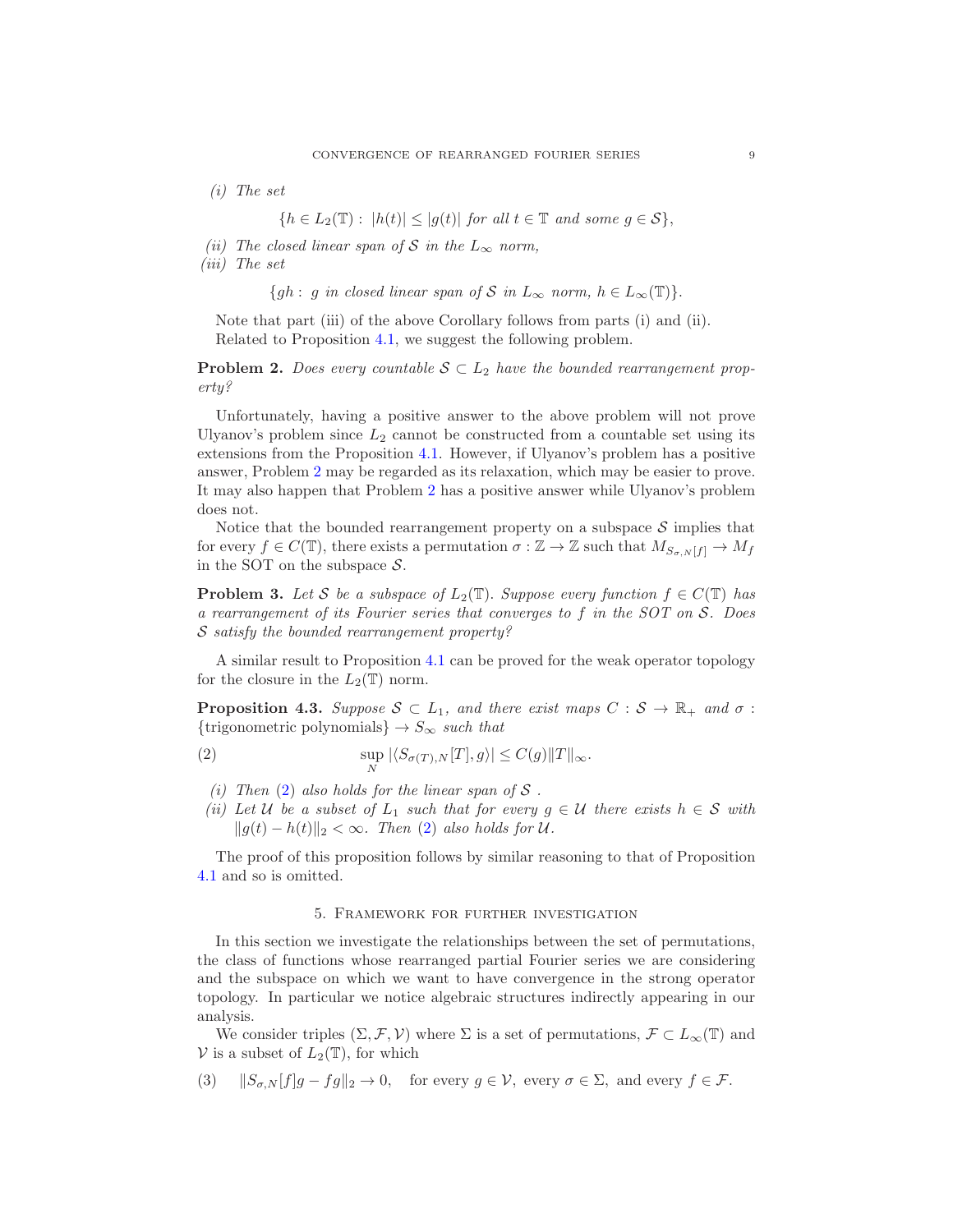Given a set of permutations  $\Sigma \subset S_{\infty}$ , let  $\mathcal{V}_{\Sigma}$  be the largest subset of  $L_2(\mathbb{T})$  such that [\(3\)](#page-8-3) holds for the triple  $(\Sigma, L_\infty(\mathbb{T}), \mathcal{V}_\Sigma)$  and let  $\mathcal{W}_\Sigma$  be the largest subset of  $C(\mathbb{T})$  such that [\(3\)](#page-8-3) holds for the triple  $(\Sigma, \mathcal{W}_{\Sigma}, L_2(\mathbb{T}))$ .

A couple of notes are in order. First, it is easily seen that both  $\mathcal{V}_\Sigma$  and  $\mathcal{W}_\Sigma$  are subspaces of  $L_2$  and  $C(\mathbb{T})$ , respectively, regardless of the class of permutations  $\Sigma$ . For  $\mathcal{V}_{\Sigma}$  it is obvious. The fact that  $\mathcal{W}_{\Sigma}$  is a subspace of  $C(\mathbb{T})$  follows directly from linearity of  $S_{\sigma, N}$ , the triangle inequality, and the inequality  $(a + b)^2 \leq 2a^2 + 2b^2$ . Second, notice that if  $\Sigma_1 \subset \Sigma_2$ , then  $V_{\Sigma_1} \subset V_{\Sigma_2}$ . Therefore, one item of interest is to consider what the largest such space,  $\mathcal{V}_{S_{\infty}}$ , is. This is the subject of the investigation in Section [6,](#page-9-1) where we determine that  $\mathcal{V}_{S_{\infty}} = L_{\infty}$ .

<span id="page-9-0"></span>Remark 5.1. Regard that Ulyanov's problem is equivalent to showing that

$$
\bigcup_{\Sigma\subset S_\infty}\mathcal{W}_\Sigma=C(\mathbb{T}).
$$

Of course in all of these matters, one should keep in mind that  $\Sigma$  should be viewed as a set of equivalence classes in  $S_{\infty}$ , where two permutations are equivalent if they differ by at most finitely many coordinates. Also notice that if  $\Sigma_1 \subset \Sigma_2$ , then  $\mathcal{W}_{\Sigma_2} \subset \mathcal{W}_{\Sigma_1}$ . Hence, it would suffice to show that

$$
\bigcup_{\sigma \in S_{\infty}} \mathcal{W}_{\{\sigma\}} = C(\mathbb{T}).
$$

Note that here we define  $\mathcal{W}_{\Sigma}$  to be a subset of  $C(\mathbb{T})$  because this is the setting in which it may shed light onto Ulyanov's problem. However, in the sequel, we demonstrate that the characterization of  $W_{S_{\infty}}$  remains the same when  $C(\mathbb{T})$  is replaced by  $L_{\infty}$ .

Unfortunately, even determining  $W_{\{\sigma\}}$  for a fixed  $\sigma \in \Sigma$  is elusive. Indeed, for  $\sigma$  being the identity we do not know of a characterization. In conclusion, we pose the following general problem for further investigation.

**Problem 4.** Characterize the spaces  $V_{\Sigma}$  and  $W_{\Sigma}$  for general sets of permutations.

One final note: as a similar line of investigation to finding  $\mathcal{V}_{S_{\infty}}$ , we will demonstrate that  $W_{S_{\infty}} = A(\mathbb{T})$ , the Wiener algebra of functions with absolutely convergent Fourier series. In this case,  $W_{\Sigma}$  is a subalgebra of  $C(\mathbb{T})$ ; however, we do not have a direct proof of this fact because we provide the characterization by other means and obtain as a corollary that  $W_{S_{\infty}}$  is an algebra. Consequently, this naturally leads to the following question.

# **Problem 5.** Under what conditions on the set  $\Sigma$  is  $W_{\Sigma}$  a subalgebra of  $C(\mathbb{T})$ ?

As a particular case of this problem, take  $\Sigma = \{id\}$ . It turns out that  $\mathcal{W}_{\{id\}}$  is not closed under multiplication, and so is not an algebra. To see this, note that  $\mathcal{W}_{\text{fid}}$ is the set of all  $f \in C(\mathbb{T})$  such that  $||S_N[f]||_{\infty}$  is uniformly bounded in N. Then the proof of the main theorem in [\[13\]](#page-24-11) implies that the smallest algebra containing the functions with uniformly bounded partial Fourier sums coincides with  $C(\mathbb{T})$ , hence  $\mathcal{W}_{\{id\}}$  is not an algebra.

# 6. CHARACTERIZATION OF  $\mathcal{V}_{S_{\infty}}$

<span id="page-9-1"></span>In this section we provide a full characterization of the subspace  $\mathcal{V}_{S_{\infty}}$ , i.e. the largest subspace on which the Fourier series converge unconditionally in SOT for every continuous function.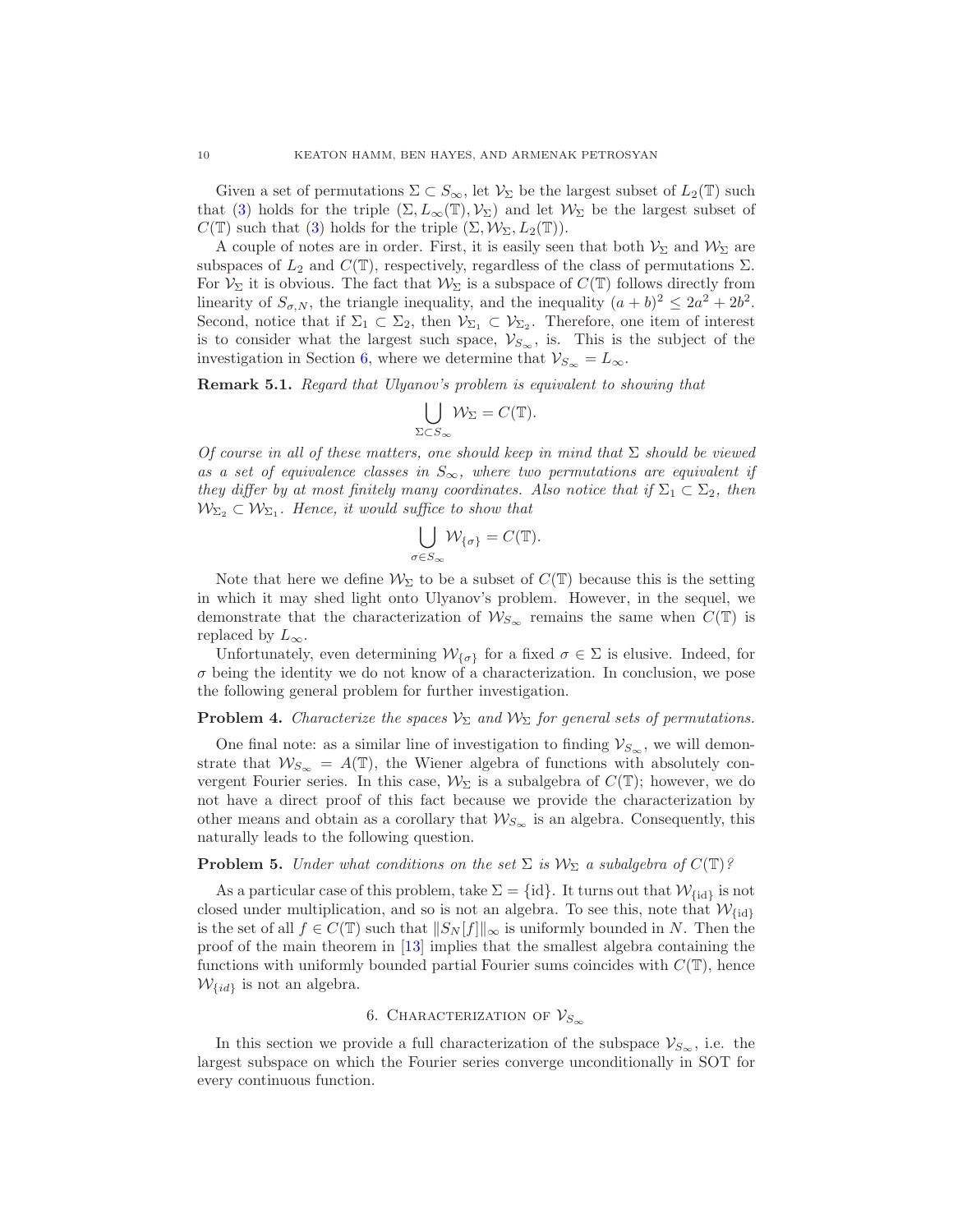As a preliminary note, consider the following.

**Proposition 6.1.** Let  $f \in L_{\infty}$ . Suppose there exists a permutation  $\sigma$  and a 2  $\leq$  $q \leq \infty$  such that  $||S_{\sigma, N}[f] - f||_q \to 0$ . Then for every  $g \in L_p$  and for  $\frac{1}{p} = \frac{1}{2}(1 - \frac{2}{q})$ ,

 $||S_{\sigma,N}[f]g - fg||_2 \rightarrow 0.$ 

*Proof.* Apply Hölder's inequality with  $\frac{q}{2}$  and its conjugate  $\frac{1}{s} = 1 - \frac{2}{q}$  to see that

$$
||S_{\sigma,N}[f]g - fg||_2^2 \le ||S_{\sigma,N}[f] - f||_q^2 ||g||_{2s}^2.
$$

Setting  $p = 2s$  provides the desired conclusion.

**Proposition 6.2.** For any  $f \in L_{\infty}$ , any permutation  $\sigma$  of  $\mathbb{Z}$ , and for every  $g \in L_{\infty}$ ,  $||S_{\sigma N}[f]q - fq||_2 \rightarrow 0.$ 

*Proof.* The norm in question is majorized by  $||S_{\sigma,N}[f] - f||_2||g||_{\infty}$  which converges for any permutation since the exponential system is an orthonormal basis for  $L_2$ .  $\Box$ 

The consequences of this proposition are two-fold. First, it shows that if we are to find a counterexample to Ulyanov's problem (specifically to condition  $(ii)$  in Theorem [3.1\)](#page-5-1), we must search for a  $g \in L_2 \setminus L_\infty$  for which  $||S_{\sigma,N}[f]g - fg||_2$  does not converge to 0 for any permutation  $\sigma$ . Secondly, it implies that  $L_{\infty} \subset \mathcal{V}_{S_{\infty}}$ , but we will demonstrate that in fact  $\mathcal{V}_{S_{\infty}} = L_{\infty}$ .

# <span id="page-10-1"></span>Theorem 6.3.  $\mathcal{V}_{S_{\infty}} = L_{\infty}(\mathbb{T}).$

The proof of this theorem will be accomplished in a series of intermediate steps, and we will pose some interesting problems along the way.

First, given a sequence of signs  $\mathcal{E} := \{\varepsilon_n\}_{n \in \mathbb{Z}} \in \{-1,1\}^{\mathbb{Z}}$ , and  $f \in C(\mathbb{T})$  with Fourier coefficients  $(c_n)$ , define

$$
T_{\mathcal{E},N}[f](t) := \sum_{|n| \leq N} \varepsilon_n c_n e^{2\pi i nt},
$$

and let  $T_{\mathcal{E}}[f]$  be the  $L_2$  limit as  $N \to \infty$  of  $T_{\mathcal{E},N}[f]$  (whose existence is guaranteed by basic considerations). Next, given a  $g \in L_2$ , denote by  $L_{2,g}$  the Hilbert space of measurable functions on supp (g) equipped with the inner product  $\langle f_1, f_2 \rangle_{L_{2,g}} :=$  $\langle gf_1, gf_2 \rangle_{L_2}$ . Note that, for functions in  $C(\mathbb{T})$ , convergence in SOT is equivalent to convergence in  $L_{2,g}$  for every  $g \in L_2$ .

<span id="page-10-0"></span>**Proposition 6.4.** For a given  $g \in L_2$ , the following are equivalent:

- (i)  $S_{\sigma,N}[f]$  converges in  $L_{2,g}$  for every permutation  $\sigma$  and every  $f \in C(\mathbb{T})$ .
- (ii) For every  $\mathcal{E} \in \{-1,1\}^{\mathbb{Z}}$  and every  $f \in C(\mathbb{T})$ ,  $T_{\mathcal{E},N}[f]$  converges in  $L_{2,g}$ .
- (iii) There exists a constant  $C_g$  independent of  $\mathcal{E}, N$ , and  $f \in C(\mathbb{T})$ , such that

$$
||T_{\mathcal{E},N}[f]||_{L_{2,g}} \leq C_g ||f||_{\infty}.
$$

*Proof.* (i)  $\Longleftrightarrow$  (ii) follows from *I*, §1, Theorem 1 in [\[7\]](#page-23-5), for example.

 $(ii) \implies (iii)$ : Suppose there is no such  $C_g$ . Using the fact that  $||T_{\mathcal{E},N}[f]||_{L_{2,g}} \le$  $(2N+1)\|f\|_{\infty}\|g\|_2$ , there exist integers  $N_k < M_k < N_{k+1}$   $k = 1, 2, \ldots$ , coefficients  $c_n$ , and signs  $\varepsilon_n \in \{-1,1\}$ , such that

$$
\left\|\sum_{N_k\leq |n|\leq M_k}c_ne^{2\pi int}\right\|_{\infty}=1 \text{ and }\left\|\sum_{N_k\leq |n|\leq M_k}\varepsilon_nc_ne^{2\pi int}\right\|_{L_{2,g}}\geq k^2.
$$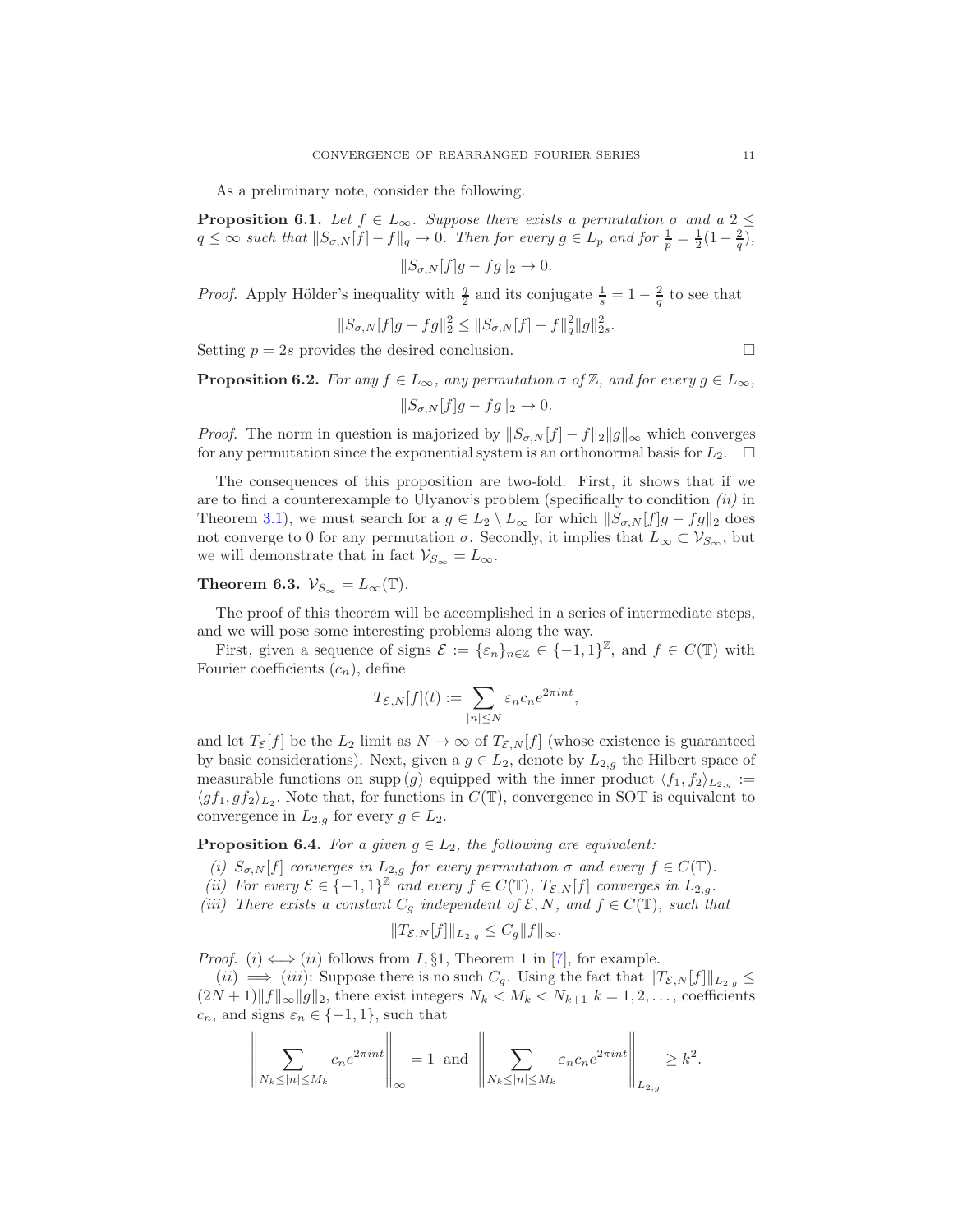Then let

$$
f(t) := \sum_{k=1}^{\infty} \frac{1}{k^2} f_k(t) := \sum_{k=1}^{\infty} \frac{1}{k^2} \sum_{N_k \le |n| \le M_k} c_n e^{2\pi i n t}.
$$

The series above is uniformly convergent, and thus f is in  $C(\mathbb{T})$ . However,  $T_{\mathcal{E},N}[f]$ is not convergent in  $L_{2,g}$  as it fails to be Cauchy. Indeed, note that  $T_{\mathcal{E},M_k}[f_j]$  –  $T_{\mathcal{E}, N_k}[f_j]$  is 0 if  $j \neq k$  and  $\sum_{N_k \leq |n| \leq M_k} \varepsilon_n c_n e^{2\pi int}$  if  $j = k$ . Consequently, by linearity of  $T_{\mathcal{E},N}$  and the assumption on the  $L_{2,g}$  norm of the given function,  $||T_{\mathcal{E},M_k}[f] - T_{\mathcal{E},N_k}[f]||_{L_{2,g}} \ge 1$  for all k.

 $(iii) \implies (ii)$ : Let  $\delta > 0$ ,  $\mathcal{E} \in \{-1,1\}^{\mathbb{Z}}$ , and  $f \in C(\mathbb{T})$  be fixed but arbitrary. By Theorem [1.1,](#page-1-1) there exists a permutation  $\sigma$  of  $\mathbb Z$  and an integer  $N > 0$  such that

$$
||S_{\sigma,N}[f]-f||_{\infty}<\frac{\delta}{2C_g}
$$

.

Put  $P = S_{\sigma, N}[f]$  and let

$$
n > m \geq \max_{|k| \leq N} \sigma(k).
$$

Then 
$$
T_{\mathcal{E},n}[P] = T_{\mathcal{E},m}[P]
$$
, hence  
\n
$$
||T_{\mathcal{E},n}[f] - T_{\mathcal{E},m}[f]||_{L_{2,g}} \leq ||T_{\mathcal{E},n}[f] - T_{\mathcal{E},n}[P]||_{L_{2,g}} + ||T_{\mathcal{E},m}[f] - T_{\mathcal{E},m}[P]||_{L_{2,g}}\n= ||T_{\mathcal{E},n}[f - P]||_{L_{2,g}} + ||T_{\mathcal{E},m}[f - P]||_{L_{2,g}} \leq 2C_g ||P - f||_{\infty}\n $\delta,$
$$

which completes the proof as  $\delta$  was arbitrary.

<span id="page-11-1"></span>Remark 6.5. Note that if the conditions in the previous theorem are satisfied then for any permutation  $\sigma$ ,  $S_{\sigma,N}[f]$  converges to f in  $L_{2,g}$ , hence  $g \in V_{S_{\infty}}$ .

<span id="page-11-2"></span>Proposition 6.6. The following are equivalent

- (i)  $\mathcal{V}_{S_{\infty}} = L_{\infty}(\mathbb{T}).$
- (ii) There exists an absolute constant  $c > 0$  such that for any measurable set  $E \subseteq \mathbb{T}$  with  $|E| > 0$  there exists a function  $f \in C(\mathbb{T})$  with  $||f||_{\infty} \leq 1$ , and there exists a sequence  $\mathcal{E} = \{\varepsilon_n\} \in \{-1,1\}^{\mathbb{Z}}$  for which

<span id="page-11-0"></span>
$$
||T_{\mathcal{E}}[f]1||_{E}||_{2} \geq c.
$$

*Proof.* (i)  $\implies$  (ii): If (ii) is false, then for every  $k \in \mathbb{N}$  there exists a set  $E_k$ with  $|E_k| > 0$  such that for any function  $f \in C(\mathbb{T})$  with  $||f||_{\infty} \leq 1$ , any sequence  $\mathcal{E} \in \{-1, 1\}^{\mathbb{Z}},$  and any  $N \in \mathbb{N}$ ,

(4) 
$$
||T_{\mathcal{E},N}[f]1||_{E_k}||_2 \leq \frac{1}{k^2}.
$$

We claim that we can assume, without loss of generality, that the sets  $E_k$  are mutually disjoint, and that  $|E_k| \leq \frac{1}{k^4}$ . To see this, suppose that  $(E_k)_k$  are any sets satisfying [\(4\)](#page-11-0). First note that if we replace any of the  $E_k$ 's with a subset of positive measure, then they still satisfy [\(4\)](#page-11-0). It is a simple measure-theoretic argument to show that we may find a subset  $F_0 \subseteq E_0$  with  $|F_0| > 0$ , and so that  $I_0 = \{k \in \mathbb{N} : |E_k \cap (\mathbb{T} \setminus F_0)| > 0\}$  is infinite. Fix a  $k_1 \in I_0$ , by another simple measure-theoretic argument, we may find a subset  $F_{k_1} \subseteq E_{k_1}$  with  $|F_{k_1}| > 0$  and so that  $I_1 = \{k \in I_0 : k > k_1, |E_k \cap (\mathbb{T} \setminus F_{k_1})| > 0\}$  is infinite. Continuing in this way, we find a decreasing sequence  $I_l$  of infinite subsets of  $\mathbb{Z}$ , an increasing sequence  $k_l$ of integers, and a sequence  $F_{k_l} \subseteq E_{k_l}$  so that:  $k_l \in I_{l-1}$ , so that  $|F_{k_l}| > 0$ , and so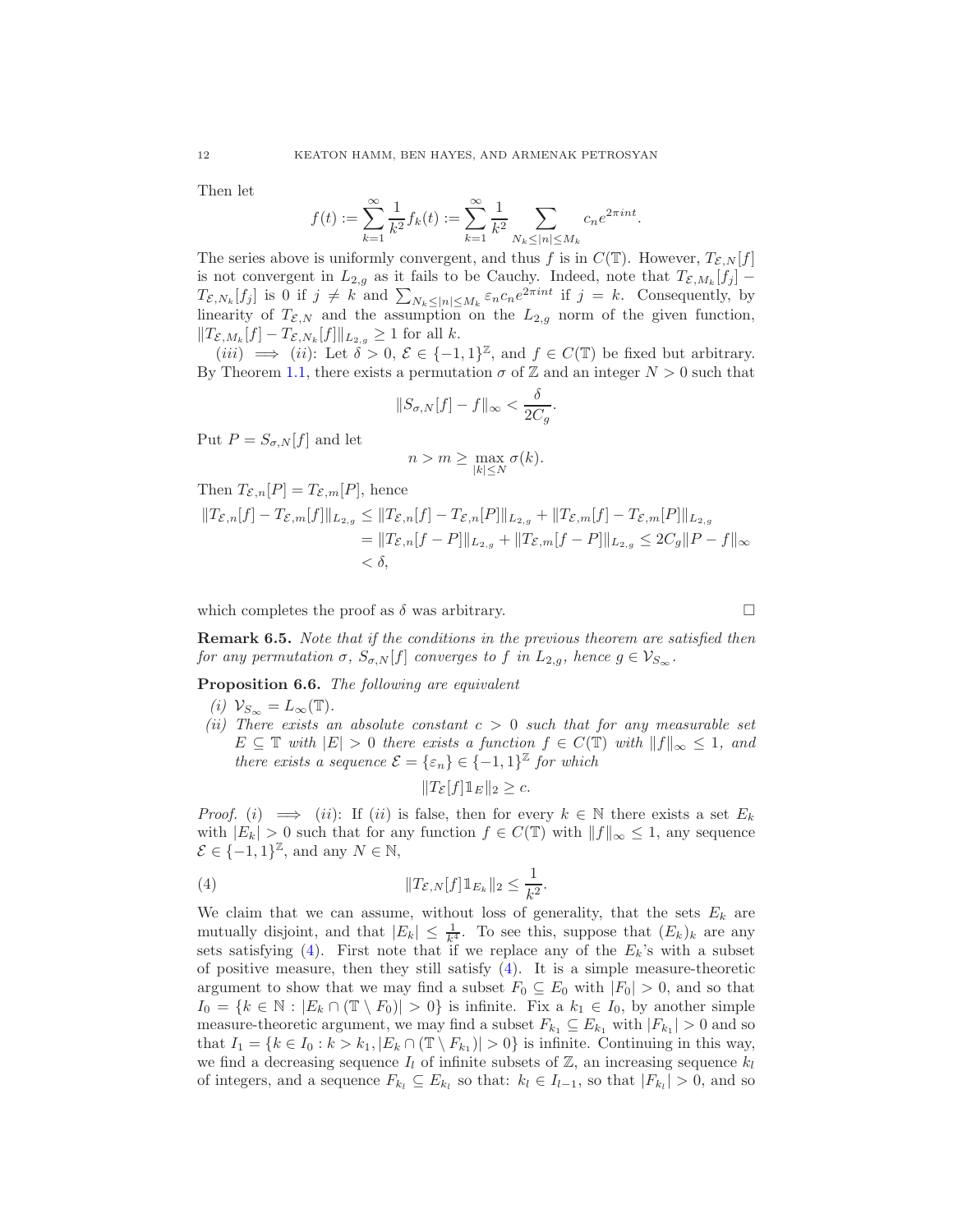that for all  $r \in I_{k_l}$  we have that  $|E_r \cap (\mathbb{T} \setminus F_{k_l})| > 0$ . Replacing the  $E_k$  with  $F_{k_l}$ and then re-indexing and renaming, we may assume that the  $E_k$  are disjoint.

Now consider the function

$$
g = \sum_{k=1}^{\infty} k \cdot \mathbb{1}_{E_k}.
$$

Note that  $g \in L_2 \setminus L_\infty$ , and that for every  $f \in C(\mathbb{T})$  with  $||f||_{\infty} \leq 1$ , any sequence of signs  $\mathcal{E}$  and any  $N \in \mathbb{N}$ ,

$$
||T_{\mathcal{E},N}[f]||_{L_{2,g}}^2 = \sum_{k=1}^{\infty} k^2 \int_{E_k} |T_{\mathcal{E},N}[f]|^2 dt \le \sum_{k=1}^{\infty} \frac{1}{k^2} < \infty.
$$

Consequently, there is a constant C (in particular  $C = \pi^2/6$ ) such that for every  $\mathcal{E}$ ,  $f \in C(\mathbb{T})$  with  $||f||_{\infty} \leq 1$ , and every  $N \in \mathbb{N}$ ,  $||T_{\mathcal{E},N}[f]||_{L_{2,g}} \leq C$ , whence Proposition [6.4](#page-10-0) and Remark [6.5](#page-11-1) imply that  $S_{\sigma,N}[f]$  converges to f in  $L_{2,g}$  for any permutation σ. It follows that  $g \in V_{S_{\infty}} \setminus L_{\infty}$ , which contradicts (*i*).

 $(ii) \implies (i)$ : Suppose  $g \notin L_{\infty}$ . Then for every positive integer k there exists a set  $E_k$  of positive measure such that  $|g(t)| > k$  for almost every  $t \in E_k$ . By assumption, there must be a function  $f_k \in C(\mathbb{T})$  with  $||f_k||_{\infty} \leq 1$ , and a sequence  $\mathcal{E} \in \{-1, 1\}^{\mathbb{Z}}$  for which

$$
||T_{\mathcal{E}}[f_k]1\!\!1_{E_k}||_2 \geq c
$$

where c is independent of k. Then for sufficiently large  $N_k$ , we have

$$
||T_{\mathcal{E},N_k}[f_k]1\!\!1_{E_k}||_2 \geq \frac{c}{2}
$$

.

Thus,

$$
||T_{\mathcal{E},N_k}[f_k]||_{L_{2,g}} \ge k^2 ||T_{\mathcal{E},N_k}[f_k] \mathbb{1}_{E_k}||_2 \ge \frac{ck^2}{2},
$$

which, by the implication  $(i) \Rightarrow (iii)$  of Proposition [6.6,](#page-11-2) implies that  $g \notin \mathcal{V}_{S_{\infty}}$ .  $\Box$ 

Note that we will prove Theorem  $6.3$  by proving condition  $(ii)$  of Proposition [6.4.](#page-10-0) On our way to this, let us pause to consider some side problems which are of independent interest.

<span id="page-12-1"></span>**Problem 6.** What is the smallest constant  $C_0 \geq 1$  such that there exists an  $(\varepsilon_n)_{n=0}^{\infty} \subset \{-1,1\}$  such that  $\|\sum_{n=0}^{N}$  $\sum_{n=0}^{N} \varepsilon_n e^{2\pi i n} \parallel_{\infty} \ \leq C_0 \sqrt{N+1}$  for infinitely many  $N \, \mathbf{^{\textit{2}}}$ 

<span id="page-12-4"></span>**Remark [6](#page-12-1).7.** Problem 6 is a special case of Littlewood's Problem in  $L_{\infty}$ , for which the Rudin–Shapiro polynomials give an upper bound of  $C_0 \leq \sqrt{2}$  [\[1,](#page-23-6) Chapter 4, Exercise 1]<sup>[2](#page-12-2)</sup>. Meanwhile,  $C_0 \geq 1$  because  $\parallel \sum_{n=1}^{N}$  $\sum_{n=0}^{N} \varepsilon_n e^{2\pi i n} \parallel_{\infty} \geq \parallel \sum_{n=0}^{N}$  $\sum_{n=0} \varepsilon_n e^{2\pi i n}$   $\Vert_2$  =  $\|(\varepsilon_n)_{n=0}^N\|_{\ell_2} = \sqrt{N+1}$ , where the equality holds by Parseval's Theorem. **Problem 7.** Find the largest constant  $C_1 > 0$  such that for all  $0 < c < C_1$  and for

<span id="page-12-3"></span>every measurable  $E \subset \mathbb{T}$  with  $|E| > 0$ , there exists an  $f \in C(\mathbb{T})$  with  $||f||_{\infty} \leq 1$  and an  $(\varepsilon_n)_{n \in \mathbb{Z}} \subset \{-1,1\}$  such that  $\|\sum$ <sup>n</sup>∈<sup>Z</sup>  $\varepsilon_n c_n e^{2\pi i n}$   $\mathbb{1}_E \|_2 \geq c$ ?

<sup>&</sup>lt;sup>1</sup>We thank A. Sahakian for pointing out to us that  $C_0 \leq 5$  due to [\[7,](#page-23-5) Theorem 11, p.130] and that this problem can be used to prove condition  $(ii)$  of Proposition [6.4.](#page-10-0)

<span id="page-12-2"></span><span id="page-12-0"></span><sup>&</sup>lt;sup>2</sup>We thank T. Erdélye for pointing out this example to us.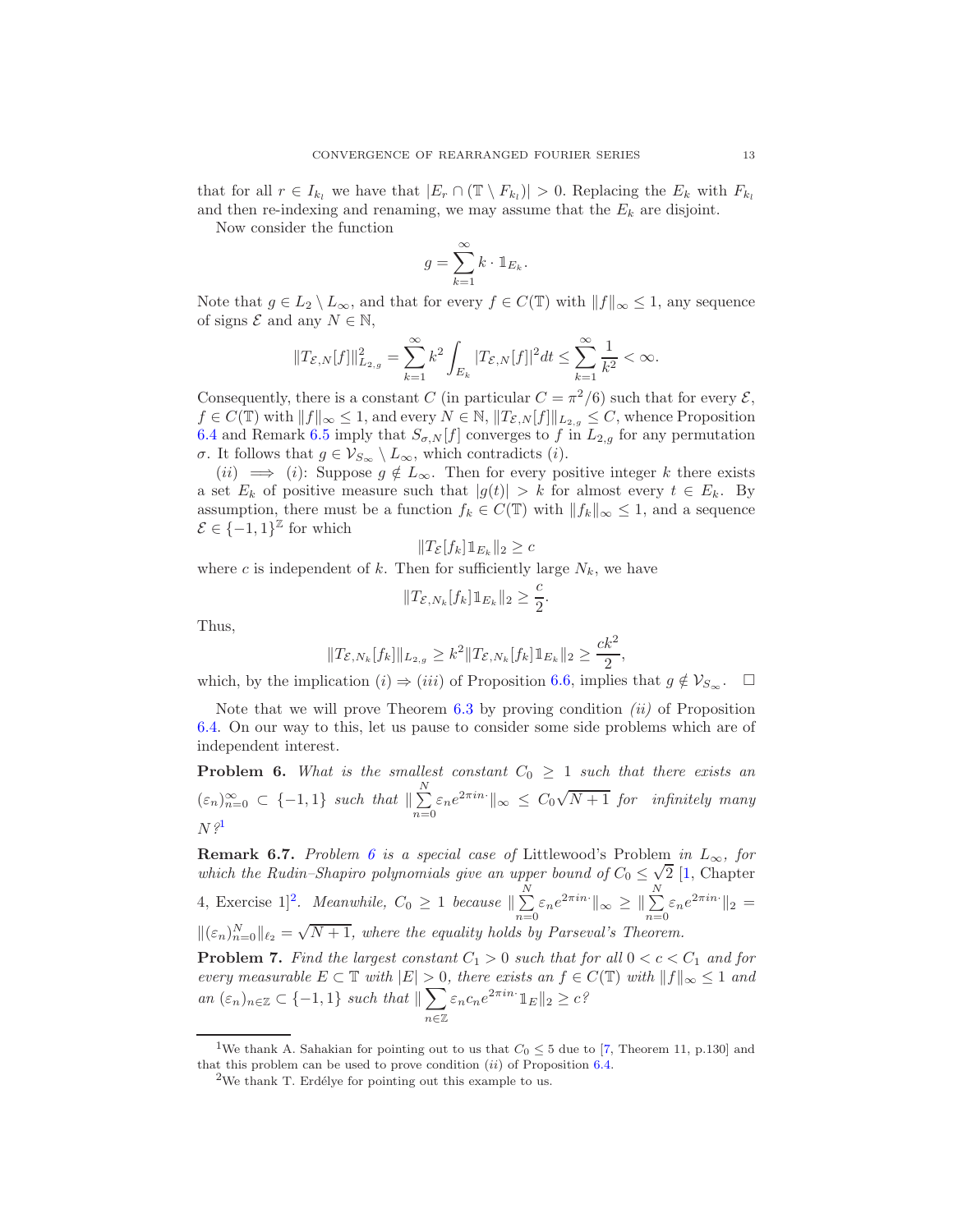Of course, if  $C_1 > 0$ , then in particular, Proposition [6.6](#page-11-2) item (ii) has a positive answer, which implies that  $\mathcal{V}_{S_{\infty}} = L_{\infty}$ . However, we prove something stronger in the following theorem by giving a lower bound on  $C_1$  in terms of  $C_0$ .

<span id="page-13-2"></span>**Theorem [6](#page-12-1).8.** Letting  $C_0$  and  $C_1$  be as in Problems 6 and [7,](#page-12-3) we have

<span id="page-13-1"></span>
$$
C_1 \ge \frac{2\sqrt{2}}{3\sqrt{3\pi}} \frac{1}{C_0}.
$$

*Proof.* Let  $0 < \gamma_0 < 1$  and  $E \subset \mathbb{T}$  with  $|E| > 0$  be fixed but arbitrary. Without loss of generality, we may assume that  $0$  is a point of Lebesgue density for  $E$ ; if not, then translate the function f constructed below. Consequently,  $\lim_{\gamma\to 0} |E \cap$  $[-\gamma, \gamma]/(2\gamma) = 1$ . Therefore, there exists an  $\gamma_1 > 0$  such that for every  $\gamma < \gamma_1$ ,

(5) 
$$
1 \ge |E \cap [-\gamma, \gamma]| \ge 2\gamma(1-\gamma_0)^2.
$$

Next, note that for every  $t \in \mathbb{R}$ ,  $|\sin t/t| \geq 1 - |t|$ . Consequently, if  $0 < \delta < 1$  is arbitrary, then

(6) 
$$
\left|\frac{\sin t}{t}\right| \ge 1-\delta, \quad |t| \le \delta.
$$

Choose  $N \in \mathbb{N}$  large enough so that  $\frac{\delta}{\pi(N+1)} < \gamma_1$ , and let  $(\varepsilon_n)_{n \in \mathbb{Z}} \subset \{-1,1\}$  be a sequence satisfying the conclusion of Problem [7](#page-12-3) with constant  $C_0$  (note that by remark [6.7,](#page-12-4) such a sequence exists which gives an upper bound of  $\sqrt{2}\sqrt{N+1}$ . Subsequently, let

<span id="page-13-0"></span>
$$
f(t) := \frac{1}{C_0\sqrt{N+1}}\sum_{n=0}^{N} \varepsilon_n e^{2\pi int}
$$

Evidently,  $||f||_{\infty} \leq 1$ , and it remains to consider the norm of  $T_{\mathcal{E}}[f] = \frac{1}{C_0\sqrt{N+1}} \sum_{n=0}^{N}$  $\sum_{n=0}e^{2\pi in}$ .

.

It is readily verified that  $\sum_{n=1}^{N}$  $\sum_{n=0} e^{2\pi int} = e^{i\pi N} \sin(\pi (N+1)t) / \sin(\pi t)$ , whence

$$
T_{\mathcal{E}}[f](t) = \frac{1}{C_0\sqrt{N+1}}(-1)^N \frac{\sin(\pi(N+1)t)}{\sin(\pi t)}.
$$

It follows from [\(6\)](#page-13-0) that for all  $|t| \leq \delta/(\pi(N+1)),$ 

$$
|T_{\mathcal{E}}[f](t)| \ge \frac{1}{C_0\sqrt{N+1}}(1-\delta)(N+1) \ge \frac{\sqrt{N+1}}{C_0}(1-\delta).
$$

Therefore, the norm of  $T_{\mathcal{E}}[f]$  restricted to E is bounded below by its norm restricted to  $E \cap [-\delta/(\pi(N+1)), \delta/(\pi(N+1))],$  which is at least

$$
\frac{\sqrt{N+1}}{C_0}(1-\delta)|E\cap[-\delta/(\pi(N+1)),\delta/(\pi(N+1))]|^{\frac{1}{2}}.
$$

Therefore, on account of  $(5)$  and the choice of N,

$$
||T_{\mathcal{E}}[f]1\!\!1_{E}||_{L^{2}(\mathbb{T})}\geq \frac{\sqrt{N+1}}{C_{0}}(1-\delta)\sqrt{\frac{2\delta}{\pi(N+1)}}(1-\gamma_{0}).
$$

Since  $\delta$  is arbitrary, we can maximize the right hand side above by choosing  $\delta = 1/3$ , which is where the maximum of the function  $x \mapsto (1-x)\sqrt{x}$  is attained. Thus the bound on  $C_1$  follows since  $\gamma_0$  is arbitrarily close to 0. In particular, for any  $c < \frac{2\sqrt{2}}{2\sqrt{2}}$  $\frac{1}{3\sqrt{3\pi}}$  $\frac{1}{C_0}$ , there is a function  $f \in C(\mathbb{T})$ , such that  $||T_{\mathcal{E}}[f]1||_{E||_{L_2(\mathbb{T})}} \geq c.$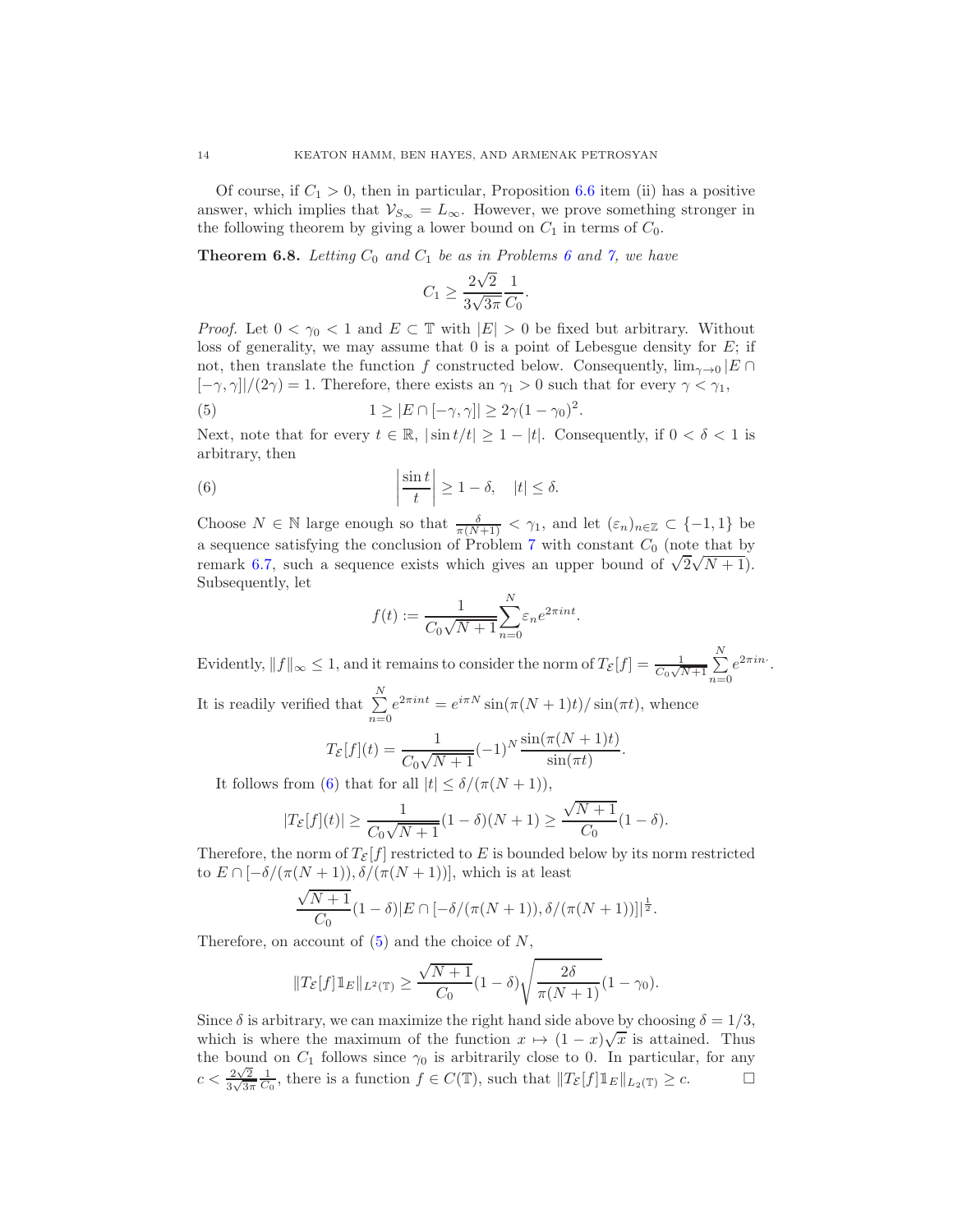**Remark 6.9.** By Remark [6.7,](#page-12-4) we have that  $\frac{2}{3\sqrt{3\pi}} \leq \frac{2\sqrt{2}}{3\sqrt{3\pi}}$  $\frac{1}{3\sqrt{3\pi}}$  $\frac{1}{C_0} \leq \frac{2\sqrt{2}}{3\sqrt{3\pi}}$  $\frac{2\sqrt{2}}{3\sqrt{3\pi}}$ . The left hand side is approximately 0.217157, while the right hand side is approximately 0.307106. Thus, it may be that the constant  $C_1$  is rather small. However, the method of proof used here is somewhat arbitrary in that we restricted our considerations to functions  $f \in C(\mathbb{T})$  which are trigonometric polynomials with coefficients  $\pm 1$ . To get the best bound on  $C_1$ , one should consider more general functions.

In particular, we find it an interesting problem to consider if it is possible that  $C_1 = 1.$ 

The following corollary is immediate from Theorem [6.8.](#page-13-2)

<span id="page-14-1"></span>Corollary 6.10. There exists a  $c > 0$  (in particular,  $c = 2\sqrt{2}/(15\sqrt{3\pi})$  works) such that for every  $E \subset \mathbb{T}$  with  $|E| > 0$ , there exists an  $f \in C(\mathbb{T})$  with  $||f||_{\infty} \leq 1$ and  $\mathcal{E} \in \{-1,1\}^{\mathbb{Z}}$  such that  $||T_{\mathcal{E}}[f]1||_{E}||_2 \geq c$ .

Proof of Theorem [6.3.](#page-10-1) Combine Corollary [6.10](#page-14-1) with Proposition [6.6.](#page-11-2)

$$
\Box
$$

Another question that we think can be of interest is the following.

Problem 8. What is the largest subspace on which the Greedy rearrangement of the Fourier series (rearranging by decreasing order of the absolute value of the Fourier coefficients) converges in SOT for every continuous function?

# 7. CHARACTERIZATION OF  $W_{S_{\infty}}$

<span id="page-14-0"></span>The purpose of this section is to characterize  $W_{S_{\infty}}$ . Notice that the Wiener algebra of functions with absolutely summable Fourier coefficients is contained in  $W_{S_{\infty}}$ . Indeed, let

$$
A(\mathbb{T}) := \left\{ f \in L_1(\mathbb{T}) : \sum_{n \in \mathbb{Z}} |\widehat{f}(n)| < \infty \right\}.
$$

For  $f \in A(\mathbb{T})$ ,  $S_N[f]$  converges absolutely (hence unconditionally) to f in the uniform norm, which implies that  $A(\mathbb{T}) \subset \mathcal{W}_{S_{\infty}}$  since  $||S_{\sigma,N}[f]g - g||_2 \leq ||S_{\sigma,N}[f] ||f||_{\infty}||g||_2.$ 

However, it turns out that indeed,  $\mathcal{W}_{S_\infty}$  is the Wiener algebra. That is:

# <span id="page-14-2"></span>Theorem 7.1.  $W_{S_{\infty}} = A(\mathbb{T}).$

To prove the theorem above, we will utilize two lemmas. The first is of independent interest.

<span id="page-14-3"></span>**Lemma 7.2.** For  $f \in L_{\infty}(\mathbb{T})$ , if  $\widehat{f}(n) \geq 0$  for all  $n \in \mathbb{Z}$ , then  $f \in A(\mathbb{T})$ .

*Proof.* Fix an  $N \in \mathbb{N}$ , and let  $E := \{-N, \ldots, N\}$ . Fix a  $\xi \in L_2$ , and let  $\eta \in L_2$  be such that  $\hat{\eta}(n) = |\hat{\xi}(n)|$  for all  $n \in \mathbb{Z}$ . Observe that

$$
|\widehat{S_N[f]}\xi(n)| = |(\mathbb{1}_E\widehat{f}) * \widehat{\xi}(n)| \leq \widehat{f} * |\widehat{\xi}|(n) \leq \widehat{f} * \widehat{\eta}(n) = \widehat{f}\eta(n).
$$

Hence by Plancherel's Theorem,  $||S_N[f]\xi||_2 \leq ||f\eta||_2 \leq ||f||_{\infty} ||\eta||_2 = ||f||_{\infty} ||\xi||_2$ . Since  $\xi$  was arbitrary, we have that  $||S_N [f]||_{\infty} \leq ||f||_{\infty}$ .

Then also

$$
\sum_{-N}^{N} \widehat{f}(n) = S_N[f](0) \le ||S_N[f]||_{\infty} \le ||f||_{\infty} < \infty,
$$

which implies that  $f \in A(\mathbb{T})$ .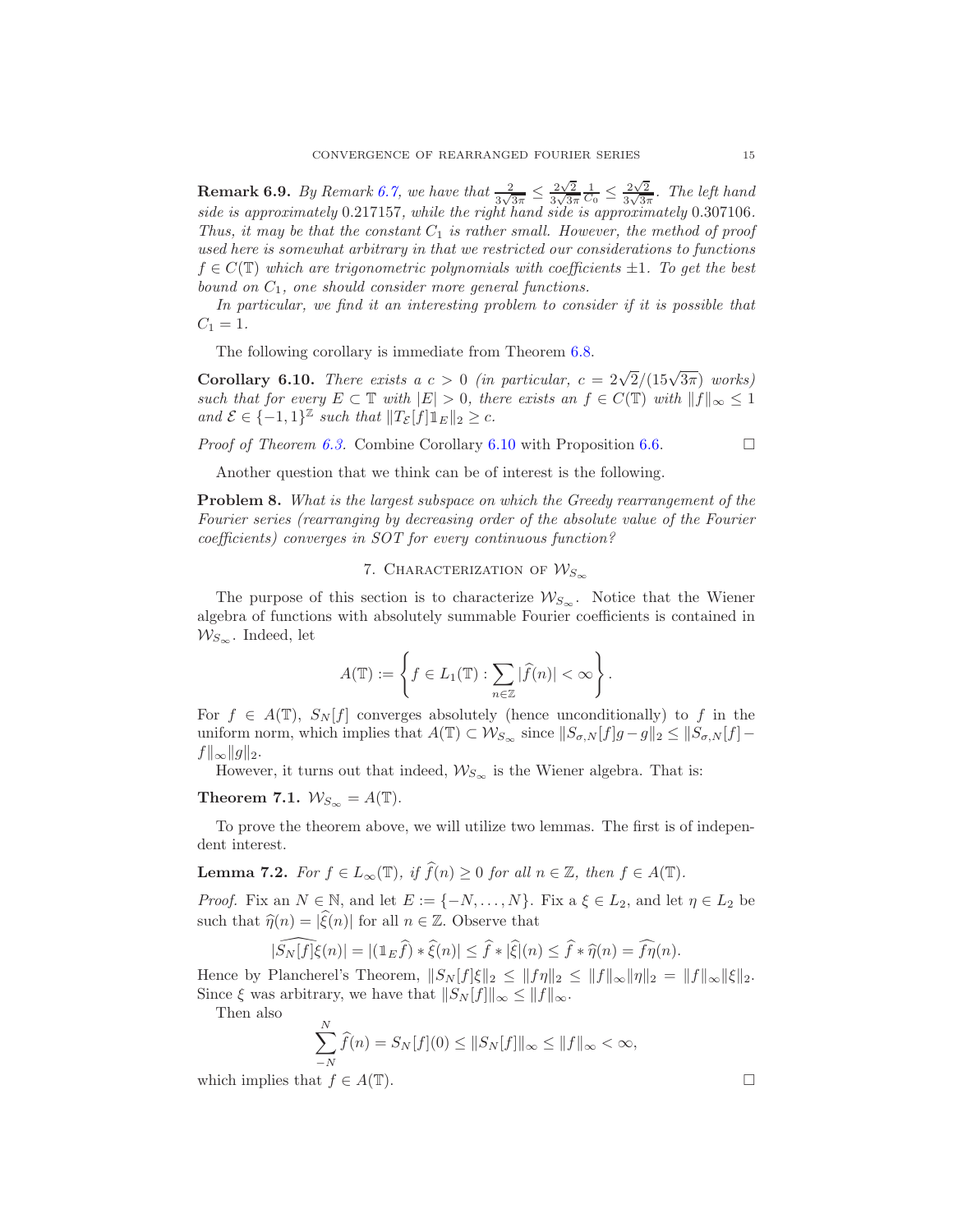<span id="page-15-1"></span><span id="page-15-0"></span>**Lemma 7.3.** (i)  $f \in \mathcal{W}_{S_{\infty}}$  if and only if  $\sup_{\sigma \in S_{\infty}, N \in \mathbb{N}} ||S_{\sigma,N}[f]||_{\infty} < \infty$ . (ii) For every  $f \in W_{S_{\infty}}$  and  $J \subset \mathbb{Z}$  (finite or not), the function g given by  $\widehat{g}(n) = \mathbb{1}_J (n) \widehat{f}(n)$  is in  $\mathcal{W}_{S_{\infty}}$ .

*Proof.* [\(i\)](#page-15-0): First suppose that  $f \in \mathcal{W}_{S_{\infty}}$ . Fix a  $\xi \in L_2$ . By the principle of uniform boundedness, it is enough to show that  $\sup_{\sigma,N} ||S_{\sigma,N}[f]\xi||_2 < \infty$ . Since  $f \in \mathcal{W}_{S_{\infty}},$  $\sum_{n\in\mathbb{Z}}c_ne_n\xi$  converges unconditionally in  $L_2$ , so it follows from standard Banach space theory that indeed

$$
\sup_{\sigma \in S_{\infty}, N \in \mathbb{N}} \|S_{\sigma, N}[f]\xi\|_{2} < \infty.
$$

Conversely, suppose that  $\sup_{\sigma N} ||S_{\sigma N}[f]||_{\infty} = C < \infty$ . Let  $\sigma: \mathbb{Z} \to \mathbb{Z}$  be any bijection. Then for every  $N \in \mathbb{N}$ ,  $||S_{\sigma,N}[f]||_{\infty} \leq C$ , hence by the same argument as in the proof of Theorem [3.1,](#page-5-1)  $M_{S_{\sigma,N}f} \to M_f$  in the strong operator topology, which implies that  $f \in \mathcal{W}_{S_{\infty}}$ .

[\(ii\)](#page-15-1): Let  $C = \sup_{\sigma, N} ||S_{\sigma, N}[f]|| < \infty$ . Let  $g \in L_2$  be the function given by  $\widehat{g}(n) = \mathbb{1}_J(n)\widehat{f}(n)$ . Note that for every  $\sigma \in S_\infty$  and  $N \in \mathbb{N}$ , there exists a  $\sigma' \in S_\infty$ such that  $S_{\sigma,N}[g] = S_{\sigma',N}[f]$ , whence  $||S_{\sigma,N}[g]||_{\infty} \leq C$ . Since  $\sigma$  and N are arbitrary, the conclusion follows.  $\hfill \square$ 

<span id="page-15-3"></span>Corollary 7.4. Given  $f \in \mathcal{W}_{S_{\infty}}$  with  $\hat{f}$  real, define  $g \in L_2$  by  $\hat{g} = |\hat{f}|$ . Then  $g \in \mathcal{W}_{S_{\infty}}$ .

Proof. Let

$$
J_{+} = \{ n \in \mathbb{Z} : \hat{f}(n) \ge 0 \}, \quad J_{-} = J_{+}^{c}.
$$

By Lemma 7.3,  $f_+, f_- \in \mathcal{W}_{S_{\infty}}$  where

$$
\widehat{f_+} = \mathbb{1}_{J_+} \widehat{f}, \ \widehat{f_-} = \mathbb{1}_{J_-} \widehat{f}.
$$

Since  $g = f_- + f_+$  so we get  $g \in \mathcal{W}_{S_{\infty}}$ .

*Proof of Theorem [7.1.](#page-14-2)* We have already noted that  $A(\mathbb{T}) \subset \mathcal{W}_{S_{\infty}}$ . To see the reverse inclusion, let  $f \in \mathcal{W}_{S_{\infty}}$ . There are  $f_R, f_I \in L_{\infty}$  with  $\widehat{f_R} = \text{Re}(\widehat{f}), \quad \widehat{f_I} =$ Im( $\widehat{f}$ ). In fact,

<span id="page-15-2"></span>(7) 
$$
f_R(x) = \frac{f(x) + \overline{f(-x)}}{2}, f_I(x) = \frac{f(x) - \overline{f(-x)}}{2i}.
$$

Note that  $f \in \mathcal{W}_{S_{\infty}}$  implies that  $f_R, f_I \in \mathcal{W}_{S_{\infty}}$ . Indeed, fix  $\sigma \in S_{\infty}$  and  $N \in$ N finite. A similar equation as [\(7\)](#page-15-2) relates the partial sums of  $f_R$ ,  $f_I$  rearranged according to  $\sigma$  to the corresponding rearranged partial sum of f. From this, it is easy to see that:

$$
\max(||S_{\sigma,N}[f_R]||, ||S_{\sigma,N}[f_I]||) \leq ||S_{\sigma,N}[f]||.
$$

Thus without loss of generality we can assume that  $\widehat{f}$  is real.

Then by Corollary [7.4,](#page-15-3) for g given by  $\hat{g} = |\hat{f}|$ , we have  $g \in L_{\infty}$ , and from Lemma [7.2,](#page-14-3)  $g \in A(\mathbb{T})$ . Note that  $||f||_{A(\mathbb{T})} = ||g||_{A(\mathbb{T})}$ , thus  $f \in A(\mathbb{T})$ .

 $\Box$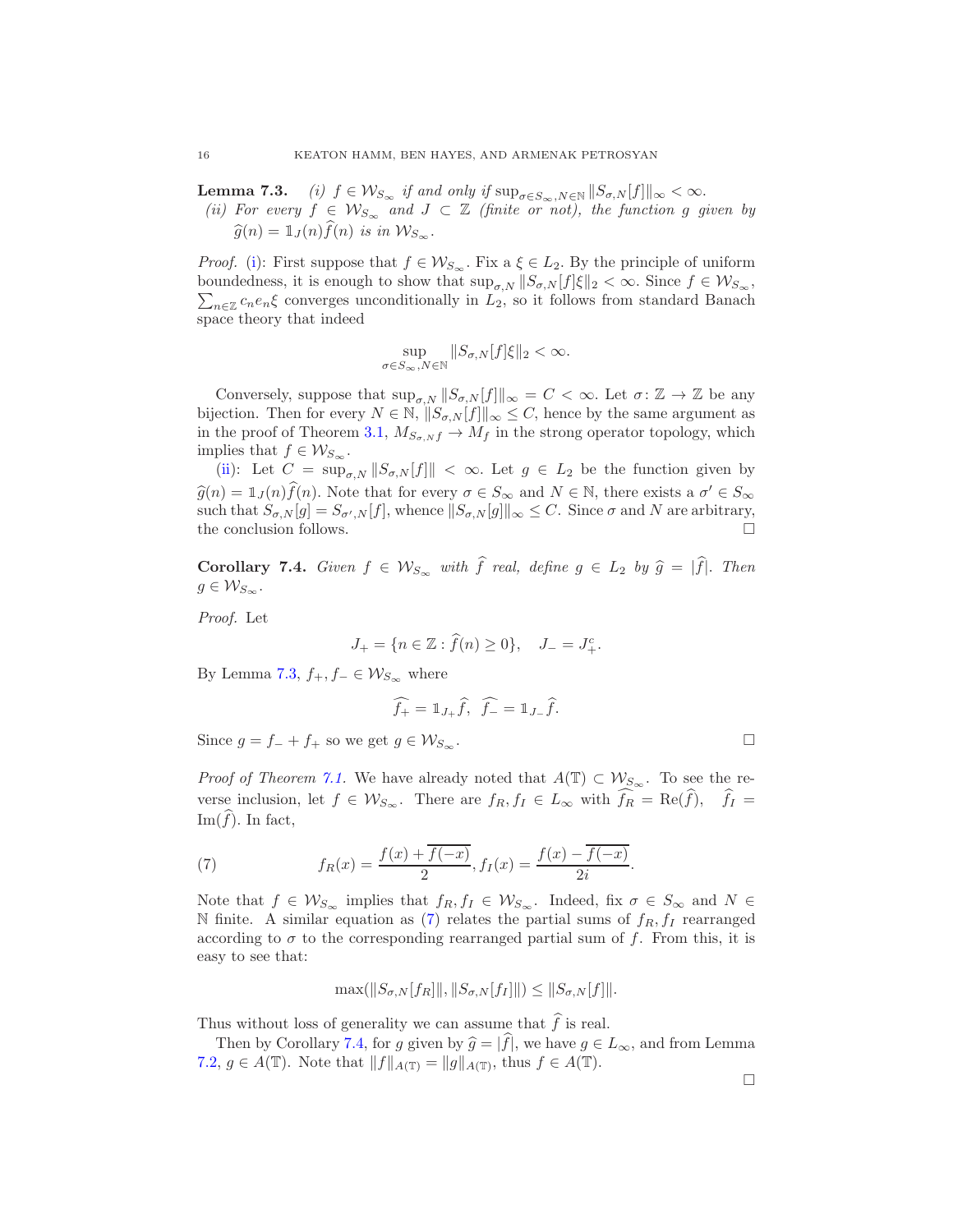#### 8. The WOT Case

<span id="page-16-0"></span>It is natural to consider the analogues of the subspaces  $\mathcal{W}_{S_{\infty}}$  and  $\mathcal{V}_{S_{\infty}}$  when asking only for WOT convergence rather than SOT convergence. Our remarks here will remain brief, but beginning with the first case, consider  $\mathcal{W}_{S_{\infty}}$  to be the largest subspace of  $C(\mathbb{T})$  such that for every  $f \in \mathcal{W}_{S_{\infty}}$ , every  $\sigma \in S_{\infty}$ , and every  $g, h \in L_2$ , we have

$$
\langle M_{S_{\sigma},N}[f]g,h\rangle \to \langle M_f g,h\rangle.
$$

That is,  $W_{S_{\infty}}$  is the largest subspace of  $C(\mathbb{T})$  (or equivalently  $L_{\infty}$  as a result of the proof) for which Fourier series converge unconditionally in the WOT on  $\mathcal{B}(L_2)$ . Then the following holds.

**Proposition 8.1.** 
$$
\widetilde{\mathcal{W}}_{S_{\infty}} = \mathcal{W}_{S_{\infty}} = A(\mathbb{T}).
$$

*Proof.* Fix  $f \in \widetilde{\mathcal{W}}_{S_{\infty}}$ . For  $g \in L_2$  and a finite  $E \subset \mathbb{Z}$ , we define a linear functional:  $L_{E,q} \colon L_2 \to \mathbb{C}$  by

$$
L_{E,g}(h) = \langle h, S_E[f]g \rangle.
$$

Fix a  $g \in L_2$ . Since the Fourier series of f converges unconditionally in the weak operator topology, we have for each  $h \in L_2$  that:

$$
\sup_{E} |L_{E,g}(h)| = \sup_{E} |\langle S_E(f)g, h \rangle| < \infty,
$$

where the supremum is over all finite subsets of  $\mathbb{Z}^d$ . It follows from the principle of uniform boundedness that there is a  $C_g \geq 0$  so that:

$$
||L_{E,g}|| \leq C_g.
$$

However, since Hilbert spaces can be identified (in a conjugate linear, isometric way) with their own dual, we have that

$$
||L_{E,g}|| = ||S_E(f)g||.
$$

Therefore, for each  $g \in L_2$ , we have that

$$
\sup_E \|S_E(f)g\|_2 < \infty.
$$

Thus another application of the principle of uniform boundedness shows that  $\sup_E ||S_E(f)||_{\infty}$  $\infty$ . Hence we have that  $f \in \mathcal{W}_{S_{\infty}}$ , which is  $A(\mathbb{T}^d)$  by Theorem [9.5.](#page-22-0)

The analogue of  $\mathcal{V}_{S_{\infty}}$  requires a bit more consideration. Given a subspace  $E \subseteq$  $L_2(\mathbb{T})$ , and a collection of operators  $T_n$  on  $L_2(\mathbb{T})$ , we say that  $\sum_n T_n$  converges unconditionally in the weak operator topology on E if for every  $v, w \in E$  we have that  $\sum_{n} \langle T_n v, w \rangle$  converges unconditionally. This is a mild abuse of terminology, since the  $T_n$  are not assumed to leave E invariant, but that is not important for our purposes. It follows from Zorn's Lemma that there exists a maximal subspace of  $L_2$ for which the Fourier series of every continuous function converges unconditionally in the weak operator topology on that subspace. However, it is not clear that this subspace is unique. For example, if every Fourier series converges unconditionally in the weak operator topology on  $E, F$ , there is, a priori, no reason to expect that every Fourier series converges unconditionally in the weak operator topology on  $E + F$ . We will, in fact, show that there is a unique maximal subspace of  $L_2$  so that the Fourier series of every continuous function converges unconditionally in the weak operator topology on that subspace, and that this subspace is  $L_4(\mathbb{T})$ , but the reader should note that even uniqueness is certainly not clear.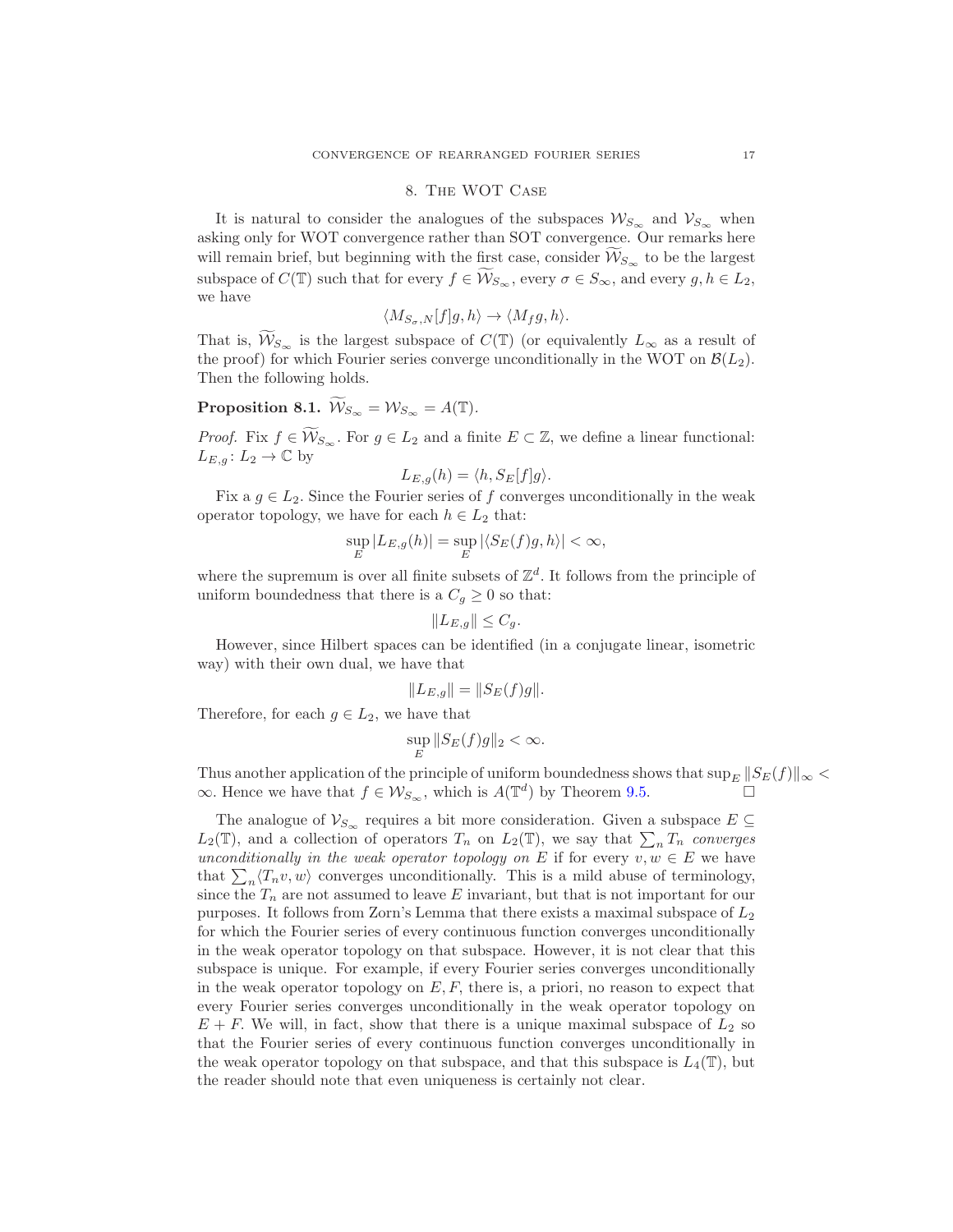To fix this issue, we define a subspace of  $L_1$ . We let  $\widetilde{V}$  be the set of functions  $g \in L_1(\mathbb{T})$ , so that for every  $f \in L_\infty(\mathbb{T})$  we have that  $\sum_{n \in \mathbb{Z}} \widehat{f}(n) \langle e_n, g \rangle =$ <br> $\sum_{n \in \mathbb{Z}} \widehat{f}(n) \overline{\widehat{g}(n)}$  converges unconditionally. Given a subspace E of  $L_2$ , we have  $\lim_{n\in\mathbb{Z}} f(n)\hat{g}(n)$  converges unconditionally. Given a subspace E of  $L_2$ , we have that the Fourier series converges unconditionally in the weak operator topology restricted to E if and only if  $g = \overline{h}k \in V$  for all  $h, k \in E$ . We abuse notation here, to mean  $\langle e_n, k \rangle = \langle e_n, \bar{h}k \rangle = \langle e_n, g \rangle$  and now  $g \in L_1$ . Hence  $\widetilde{\mathcal{V}}$  is a substitution for a unique maximal subspace on which the Fourier series converges unconditionally in the weak operator topology.

<span id="page-17-3"></span><span id="page-17-0"></span>**Lemma 8.2.** We have the following properties of  $\widetilde{V}$ .

- <span id="page-17-1"></span>(i) A function  $g \in L_1$  is in  $\widetilde{V}$  if and only if  $f * g \in A(\mathbb{T})$  for every  $f \in L_\infty(\mathbb{T})$ .
- (ii) If  $g \in \tilde{\mathcal{V}}$ , then the map  $C_g: L_\infty(\mathbb{T}) \to A(\mathbb{T})$  given by  $C_g(f) = f * g$  is a welldefined bounded operator, i.e. g is a bounded Fourier multiplier from  $L_{\infty}$  to  $A(\mathbb{T}).$
- <span id="page-17-2"></span>(iii) A function  $g \in L_1$  is in  $\widetilde{V}$  if and only if only  $\sup_{E} |\langle S_E(f), g \rangle| < \infty$  for all  $f \in L_{\infty}(\mathbb{T})$ , where the supremum is over all finite subsets E of  $\mathbb{Z}$ .

*Proof.* [\(i\)](#page-17-0): Note that the scalar series  $\sum_n \hat{f}(n)\overline{\hat{g}(n)}$  converges unconditionally if and only if

$$
\sum_{n} |\widehat{f}(n)||\overline{\widehat{g}(n)}| = \sum_{n} |\widehat{f}(n)||\widehat{g}(n)| = \sum_{n} |(\widehat{f*g})(n)| < \infty,
$$

which is equivalent to  $f * g \in A(\mathbb{T})$ .

[\(ii\)](#page-17-1): By [\(i\)](#page-17-0), the linear map  $C_g$  is well-defined when restricted to  $L_{\infty}(\mathbb{T})$ . We first show that it is bounded restricted to  $L_{\infty}(\mathbb{T})$  by applying the closed graph theorem. Suppose that  $f_n, f$  are in  $L_\infty(\mathbb{T})$  with  $f_n \to f$  in norm, and that  $h \in A(\mathbb{T})$  and  $C_g(f_n) \to h$  in  $A(\mathbb{T})$ . We then have for every  $m \in \mathbb{Z}$  that

$$
\widehat{h}(m) = \lim_{n} \widehat{C_g(f_n)}(m) = \lim_{n} \widehat{f_n}(m)\widehat{g}(m) = \widehat{f}(m)\widehat{g}(m).
$$

Hence  $h = C_g(f)$ , so  $C_g$  has a closed graph and thus a bounded operator when restricted to  $L_{\infty}(\mathbb{T})$ .

Now let  $f \in L_{\infty}$ , and fix a sequence  $f_k \in C(\mathbb{T})$  with  $||f_k|| \leq ||f||_{\infty}$  and  $||f_k$  $f\|_2 \rightarrow 0$  (e.g. use the Fejér means of f). Then, by Fatou's lemma

$$
\|\widehat{fg}\|_1 \leq \liminf_{k \to \infty} \|\widehat{f}_k \widehat{g}\|_1 = \liminf_{k \to \infty} \|C_g(f_k)\|_{A(\mathbb{T})} \leq \|C_g\|_{C(\mathbb{T}) \to A(\mathbb{T})} \|f\|_{\infty}.
$$

[\(iii\)](#page-17-2): For  $f \in L_{\infty}(\mathbb{T})$ 

$$
\langle S_E(f), g \rangle = \sum_{n \in E} \widehat{f}(n) \overline{\widehat{g}(n)}.
$$

Then we use the basic fact from real analysis that

$$
\sum_{n\in\mathbb{Z}}|(\widehat{f*g})(n)|=\sum_{n\in\mathbb{Z}}|\widehat{f}(n)\widehat{g}(n)|=\sum_{n\in\mathbb{Z}}|\widehat{f}(n)\overline{\widehat{g}(n)}|<\infty
$$

if and only if

$$
\sup_E |\sum_{n\in E} \widehat{f}(n)\overline{\widehat{g}(n)}| < \infty.
$$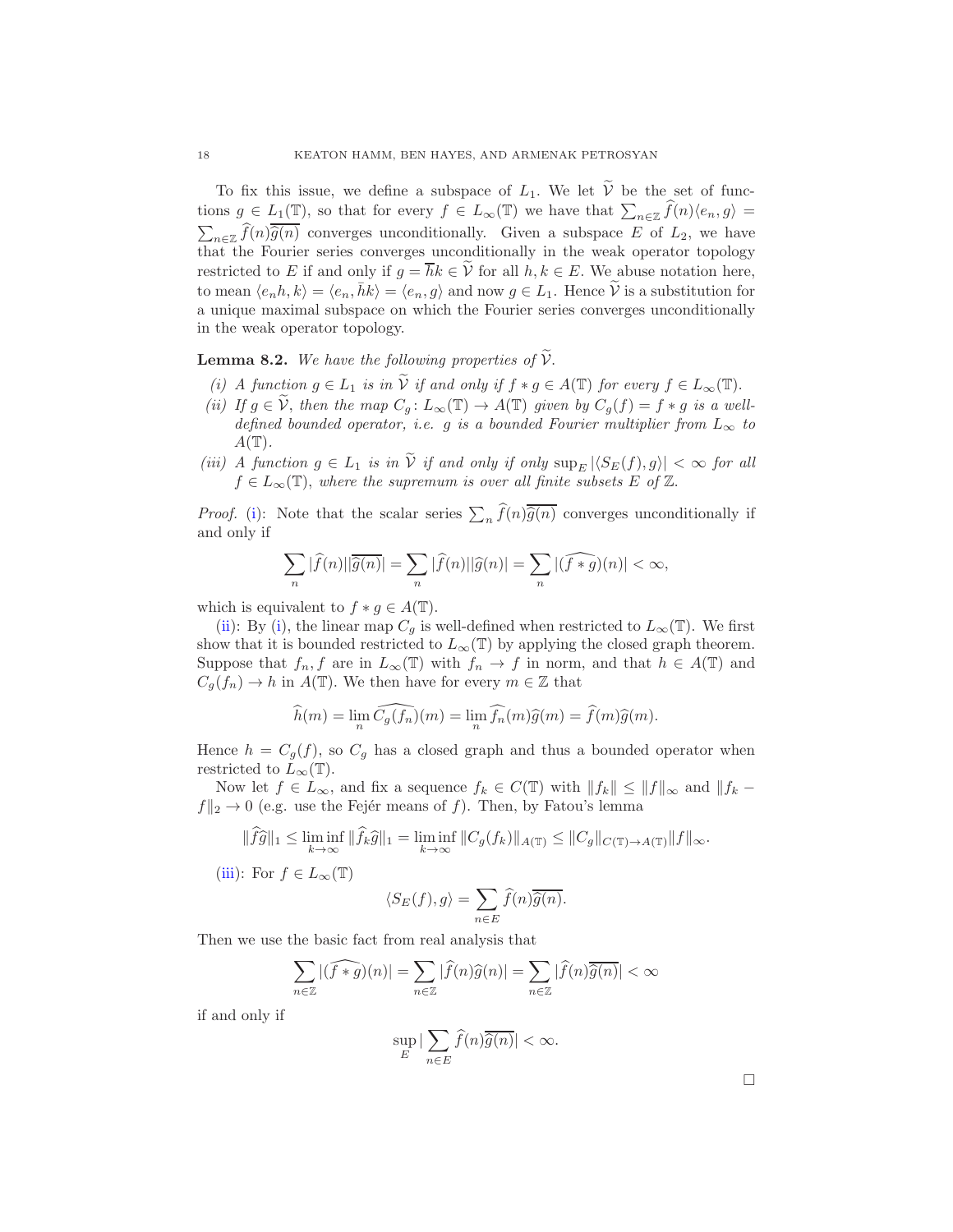We now proceed to show that  $\widetilde{\mathcal{V}}=L_2$ . For a locally compact Hausdorff space X, we use  $\text{Prob}(X)$  for the space of all Radon probability measures on X. We use  $M(X)$  for the Banach space of all Radon measures on X. If X is discrete, we identify  $M(X)$  with  $\ell_1(X)$  in the natural way.

Before proving that  $V = L_2(\mathbb{T})$ , it may be helpful to explain some of the ideas behind the proof. By the above, every  $g \in \tilde{\mathcal{V}}$  gives rise to a bounded operator  $T: L_{\infty}(\mathbb{T}) \to \ell_1(\mathbb{Z})$  given by  $T(f) = \widehat{fg}$ . If we instead knew that we had a bounded  $L_2(\mathbb{T}) \to \ell_1(\mathbb{Z})$  operator given by  $f \mapsto \widehat{fg}$ , then we would automatically know that  $\widehat{g} \in \ell_2(\mathbb{Z})$ . This is because  $\ell_2(\mathbb{Z})\widehat{g} \subseteq \ell_1(\mathbb{Z})$ , and it is well known that this implies that  $\widehat{g} \in \ell_2(Z)$  and thus  $g \in L_2(\mathbb{T})$  by Parseval's theorem. So the goal now is to try to "upgrade" our given operator  $L_{\infty}(\mathbb{T}) \to \ell_1(\mathbb{Z})$  to an operator  $L_2(\mathbb{T}) \to \ell_1(\mathbb{Z})$ .

In fact, we can rephrase the logic of the above paragraph by saying that if  $T$ factors through the inclusion  $\iota: L_{\infty}(\mathbb{T}) \to L_2(\mathbb{T})$ , i.e.  $T = S \circ \iota$  for some bounded operator  $S: L_2(\mathbb{T}) \to \ell_1(\mathbb{Z})$ , then  $g \in L_2(\mathbb{T})$ . So one approach would be to try to prove that T factors through this inclusion map. We could not prove this directly, but we can apply the Grothendieck theorem (see [\[14,](#page-24-12) Theorem 5.5]) to show a slightly weaker result: there is an  $\eta \in \text{Prob}(\mathbb{Z})$  so that  $T|_{C(\mathbb{T})}$  factors through  $j_\mu: \ell_2(\mathbb{Z}, \eta) \to \ell_1(\mathbb{Z})$  given by  $j_\mu(f) = f\eta$ . This ends up being sufficient to prove that  $\tilde{\mathcal{V}} = L_2(\mathbb{T})$ . For ease of reading, let us state precisely what version of the Grothendieck theorem we are using.

<span id="page-18-0"></span>**Theorem 8.3** (Theorem 5.5 of [\[14\]](#page-24-12)). Let X, Y be locally compact Hausdorff spaces, and let  $T: C(X) \to M(Y)$  be a bounded linear map. Then there are probability measures  $\mu \in \text{Prob}(X), \eta \in \text{Prob}(Y)$ , and a bounded linear map  $U: L^2(X, \mu) \to$  $L^2(Y,\eta)$  so that  $T = \iota_{\eta}^t \circ U \circ \iota_{\mu}$  where:

- $\iota_{\mu}: C(X) \to L^2(X, \mu), \; \iota_{\eta}: C(Y) \to L^2(Y, \nu)$  are the canonical maps sending a continuous function to its  $L^2$ -class,
- $\bullet$  <sup>t</sup> denotes the Banach space transpose.

Theorem 5.5 of  $[14]$  only proves this when X, Y are compact, however the remarks after Theorem 5.5 of [\[14\]](#page-24-12) as well as [\[14,](#page-24-12) Corollary 5.8] imply the above version of Grothendieck's theorem.

We will actually only need Theorem  $8.3$  in the case that  $X$  is compact, and  $Y$  is countably infinite and discrete. In this case, we can find a bijection  $\phi: Y \to K$  where K is (any) countably infinite, compact Hausdorff space. Set  $\widetilde{T}: C(X) \to M(K)$ by  $\widetilde{T}(f) = \phi_*(T(f))$ . Let  $\widetilde{U}, \mu \in \text{Prob}(X), \widetilde{\nu} \in \text{Prob}(K)$  be as in Theorem [8.3](#page-18-0) for T. Define  $\eta \in \text{Prob}(Y)$  by  $\eta = (\phi^{-1})_*(\tilde{\eta})$  and  $U: L^2(X, \mu) \to L^2(Y, \eta)$  by  $U(f) = \tilde{\chi}^*(\tilde{\eta})$  $\hat{U}(f) \circ \phi$ . It is direct to check that  $U, \mu, \eta$  now satisfy the Grothendieck theorem for T. This proof can be generalized: given any locally compact, metrizable space Y, there is a compact, metrizable space K and a Borel bijection  $\phi: Y \to K$  with Borel inverse (see  $[19,$  Theorem 3.3.13]). If Y is additionally assumed metrizable in Theorem [8.3,](#page-18-0) then this reduces the case that  $Y$  is locally compact in [8.3](#page-18-0) to the case that Y is compact Hausdorff.

**Lemma 8.4.** Suppose that  $g \in \tilde{\mathcal{V}}$ , then there are  $\mu \in \text{Prob}(\mathbb{T}), \eta \in \text{Prob}(\mathbb{Z})$ and a bounded linear operator  $U: L_2(\mathbb{T}, \mu) \to \ell_2(\mathbb{Z}, \eta)$  so that  $\widehat{f}\widehat{g} = U(f)\eta$  for all  $f \in L_{\infty}(\mathbb{T}).$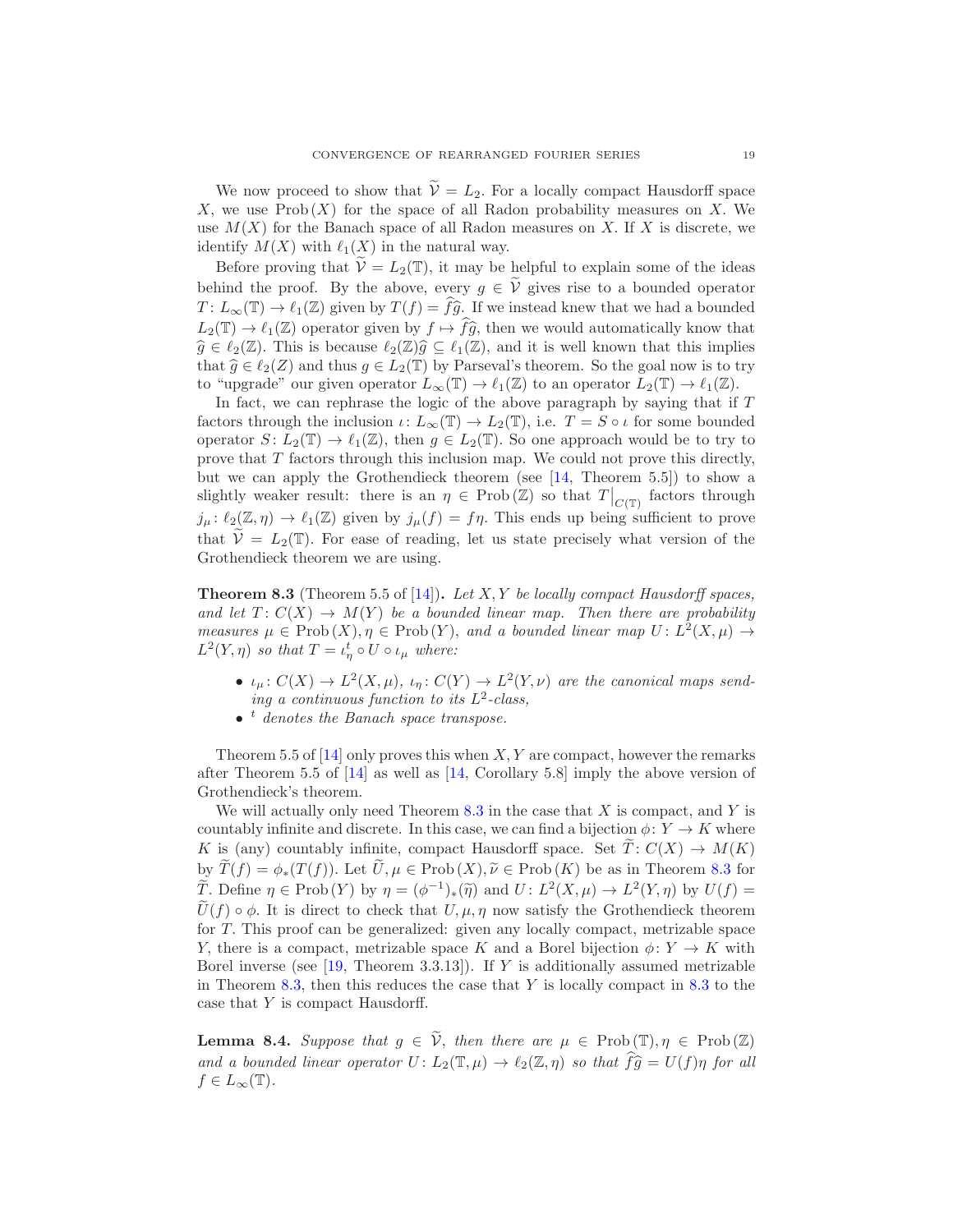*Proof.* Let  $T: L_{\infty}(\mathbb{T}) \to \ell_1(\mathbb{Z})$  be given by  $T(f) = \widetilde{C}_q(f)$ ; by the previous lemma we know that T is well defined and bounded. Recall that there is an obvious isometric isomorphism  $\ell_1(\mathbb{Z}) \cong M(\mathbb{Z})^*$ . So we can find  $\mu \in \text{Prob}(\mathbb{T})$ ,  $\eta \in \text{Prob}(\mathbb{Z})$ , and U as in the Grothendieck theorem (Theorem  $8.3$ ) for this map T.

It is easy to see that  $\iota^t_\mu(f) = f\eta$  for all  $f \in \ell_2(\mathbb{Z}, \eta)$ . We then have, for all  $f \in C(\mathbb{T})$ :

$$
\widehat{f}\widehat{g} = T(f) = \iota_{\mu}^t U(f) = U(f)\eta
$$

as desired.

# <span id="page-19-2"></span>**Theorem 8.5.** We have that  $\widetilde{V} = L_2(\mathbb{T})$ .

*Proof.* Let the operator U and the measures  $\mu$ ,  $\eta$  be as in the preceding lemma. Define  $S: C(\mathbb{T}) \to L_2(\mathbb{Z}, \eta)$  by  $S(f) = U(\iota_\mu(f))$  where  $\iota_\mu: C(\mathbb{T}) \to L_2(\mathbb{T}, \mu)$  sends a continuous function to its  $L_2(\mu)$ -class. Then  $f\hat{g} = S(f)\eta$  for all  $f \in L_\infty(\mathbb{T})$ . Apply this to  $f = e_n$  to see that  $\hat{g}(n) = S(e_n)(n)\eta(n)$  and so:

$$
|\widehat{g}(n)|^2 = |S(e_n)(n)\eta(n)|^2 = |S(e_n)(n)|^2 \eta(n)\eta(n) \leq ||S(e_n)||^2_{\ell_2(\eta)}\eta(n) \leq ||S||^2 \eta(n).
$$

So  $|\hat{g}|^2 \le ||S||\eta \in \ell_1(\mathbb{Z})$ . Hence  $\hat{g} \in \ell_2(\mathbb{Z})$ , so by Parseval's theorem we know that  $g \in L_2(\mathbb{T})$ .

<span id="page-19-0"></span>**Corollary 8.6.** (i) If  $f \in L_{\infty}(\mathbb{T})$ , then the Fourier series for f converges unconditionally in the weak operator topology on  $L_4(\mathbb{T})$ .

- <span id="page-19-1"></span>(ii) Conversely, if E is a subspace of  $L_2(\mathbb{T})$ , and the Fourier series for f converges unconditionally in the weak operator topology on E for every  $f \in L^{\infty}(\mathbb{T})$ , then  $E \subseteq L_4(\mathbb{T}).$
- (iii) Statements (i) and (ii) remain valid if  $L_{\infty}(\mathbb{T})$  is replaced by  $C(\mathbb{T})$ .

*Proof.* [\(i\)](#page-19-0): Suppose that  $g, h \in L_4(\mathbb{T})$ , and fix an  $f \in L_\infty(\mathbb{T})$ . Given  $\varepsilon > 0$ , choose a finite  $E \subseteq \mathbb{Z}$  so that  $\parallel$  $\sum_{n\in\mathbb{Z}\setminus E}\widehat{f}(n)e_n\Big\|_2 < \varepsilon.$  Then:

$$
\left| \left\langle \left( f - \sum_{n \in E} \hat{f}(n) e_n \right) g, h \right\rangle \right| = \left| \left\langle \left( f - \sum_{n \in E} \hat{f}(n) e_n \right), \overline{g} h \right\rangle \right|
$$

$$
= \left| \left\langle \left( \sum_{n \in \mathbb{Z} \setminus E} \hat{f}(n) e_n \right), \overline{g} h \right\rangle \right|
$$

$$
\leq \left\| \sum_{n \in \mathbb{Z} \setminus E} \hat{f}(n) e_n \right\| \|gh\|_2
$$

$$
\leq \varepsilon \|g\|_4 \|h\|_4.
$$

Since g, h are fixed and  $\varepsilon > 0$  is arbitrary, this proves that the Fourier series of f converges unconditionally in the weak operator topology on  $L_4(\mathbb{T})$ .

[\(ii\)](#page-19-1): Assume that  $E \subseteq L_2(\mathbb{T})$  and that the Fourier series for f converges unconditionally in the weak operator topology on  $E$ . It is easy to see that for every  $h, k \in E$ , we have that  $h \overline{k} \in \widetilde{\mathcal{V}}$ , where  $\widetilde{\mathcal{V}}$  is defined as in the discussion before Lemma [8.2.](#page-17-3) By Theorem [8.5,](#page-19-2) we have that  $h\overline{k} \in L_2(\mathbb{T})$  for every  $h, k \in \mathcal{V}$ .

Now fix a  $g \in V$ . Applying the discussion of the preceding paragraph to  $h = g =$ k, we see that  $|h|^2 \in L_2(\mathbb{T})$ . Hence  $h \in L_4(\mathbb{T})$ .

 $\Box$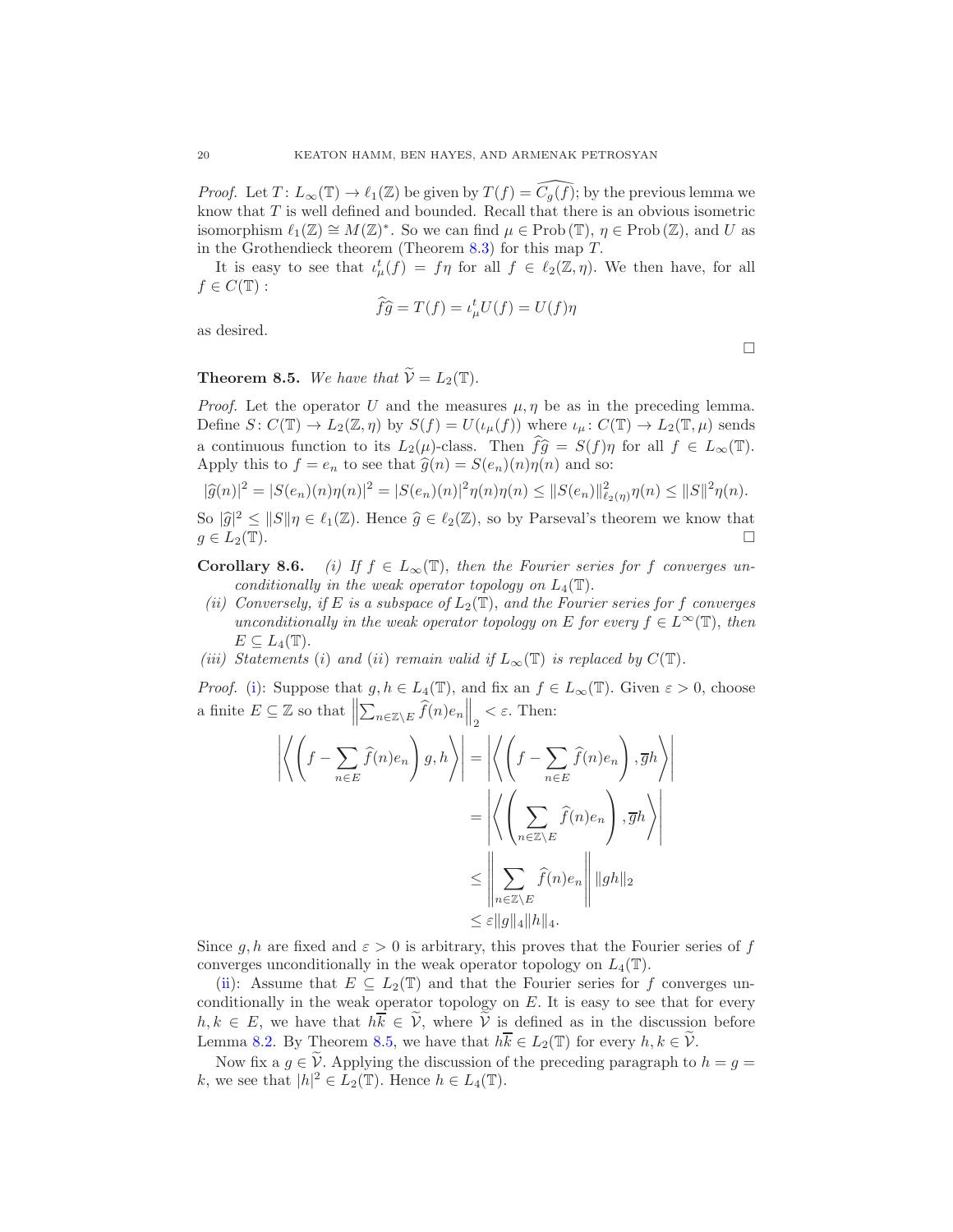<span id="page-20-0"></span>In this subsection, we briefly discuss the extensions of the previous results to higher dimensions. Essentially all results hold without change for arbitrary dimension once the statements are interpreted correctly. To begin, let us state the analogue of Révész's theorem (Theorem [1.1\)](#page-1-1) for multivariate case.

For higher dimensions, we replace the notion of a subsequence of rearranged partial sums with partial sums with respect to a nested exhaustion of  $\mathbb{Z}^d$ . Precisely, for  $f \in C(\mathbb{T})$  and a finite subset J of  $\mathbb{Z}^d$  define

$$
S_J[f](t) := \sum_{n \in J} c_n e^{2\pi i n t}, \quad t \in \mathbb{T}
$$

where

$$
c_n := \widehat{f}(n) := \int_{\mathbb{T}^d} f(t)e^{-2\pi i \langle n, t \rangle} dt, \quad n \in \mathbb{Z}^d.
$$

The following is Révész's analogue of Theorem [1.1](#page-1-1) for arbitrary dimension; the argument is essentially the same as the one-dimensional case.

<span id="page-20-1"></span>**Theorem 9.1** (Révész, [\[16\]](#page-24-14)). For every  $f \in C(\mathbb{T}^d)$ , there exists a nested sequence of finite sets  $\{J_k\} \subset \mathbb{Z}^d$  with  $\bigcup_k J_k = \mathbb{Z}^d$  such that  $||S_{J_k}[f] - f||_{\infty} \to 0$  as  $k \to \infty$ .

Since Révész's Theorem holds in arbitrary dimension, the arguments of Theorem [3.1](#page-5-1) remain valid in arbitrary dimension as well once the notion of a rearrangement is changed to a nested exhaustion of  $\mathbb{Z}^d$  with finite sets as in Theorem [9.1.](#page-20-1)

9.1. Characterization of  $\mathcal{V}_{S_{\infty}}^{(d)}$  $\mathcal{W}_{S_\infty}^{(d)}$  and  $\mathcal{W}_{S_\infty}^{(d)}$  $S_{\infty}^{(a)}$ . In this subsection, we provide the analogue of the characterization of  $\mathcal{V}_{S_{\infty}}$  and  $\mathcal{W}_{S_{\infty}}$  for  $\mathbb{Z}^d$ . Namely, if  $\mathcal{V}_{S_{\infty}}^{(d)}$  is the largest subspace of  $L_2(\mathbb{T}^d)$  on which the multiplication operators  $M_{S_{J_k}[f]} \to M_f$ in the SOT on  $\mathcal{V}_{S_{\infty}}^{(d)}$  $S_{\infty}^{(d)}$  for every nested exhaustion of  $\mathbb{Z}^{d}$  by finite sets  $\{J_{k}\}\$ and every  $f \in L_{\infty}(\mathbb{T}^d)$ , then we show that  $\mathcal{V}_{S_{\infty}}^{(d)}$  $S_{\infty}^{(d)} = L_{\infty}(\mathbb{T}^d)$ . Likewise, if  $\mathcal{W}_{S_{\infty}}^{(d)}$  $\int_{S_{\infty}}^{(u)}$  and  $\widetilde{\mathcal{W}}_{S_{\infty}}^{(d)}$  are the largest subspaces of  $L_{\infty}(\mathbb{T}^d)$  for which  $M_{S_{J_k}[f]} \to M_f$  in the SOT, respectively WOT, on  $L_2$  for every exhaustion of  $\mathbb{Z}^d$ , then  $\mathcal{W}_{S_{\infty}}^{(d)} = \widetilde{\mathcal{W}}_{S_{\infty}}^{(d)} = A(\mathbb{T}^d)$ , the d–dimensional Wiener algebra.

To begin, we note the following direct analogue of Proposition  $6.6$ . As for notation, given a subset  $J$  of  $\mathbb{Z}^d$  and  $\mathcal{E} \in \{-1,1\}^{\mathbb{Z}^d}$ , define

$$
T_{\mathcal{E},J}[f](t) := \sum_{n \in J} \epsilon_n c_n e^{2\pi i \langle n,t \rangle}.
$$

Likewise,  $T_{\mathcal{E}}[f]$  is the  $L_2$  limit of  $T_{\mathcal{E},J_k}[f]$  where  $\{J_k\}$  is any nested exhaustion of  $\mathbb{Z}^d$  via finite subsets. The proof of the following is the same as the univariate case, so is omitted.

<span id="page-20-2"></span>Proposition 9.2. The following are equivalent:

- (i)  $\mathcal{V}_{S_{\infty}}^{(d)}$  $S_{\infty}^{(d)} = L_{\infty}(\mathbb{T}^d).$
- (ii) There exists an absolute constant  $c > 0$  such that for any measurable set  $E \subset \mathbb{T}^d$  with  $|E| > 0$  there exists a function  $f \in C(\mathbb{T}^d)$  with  $||f||_{\infty} \leq 1$ , and there exists  $\mathcal{E} \in \{-1,1\}^{\mathbb{Z}^d}$  for which

$$
||T_{\mathcal{E}}[f]1||_E||_2 \geq c.
$$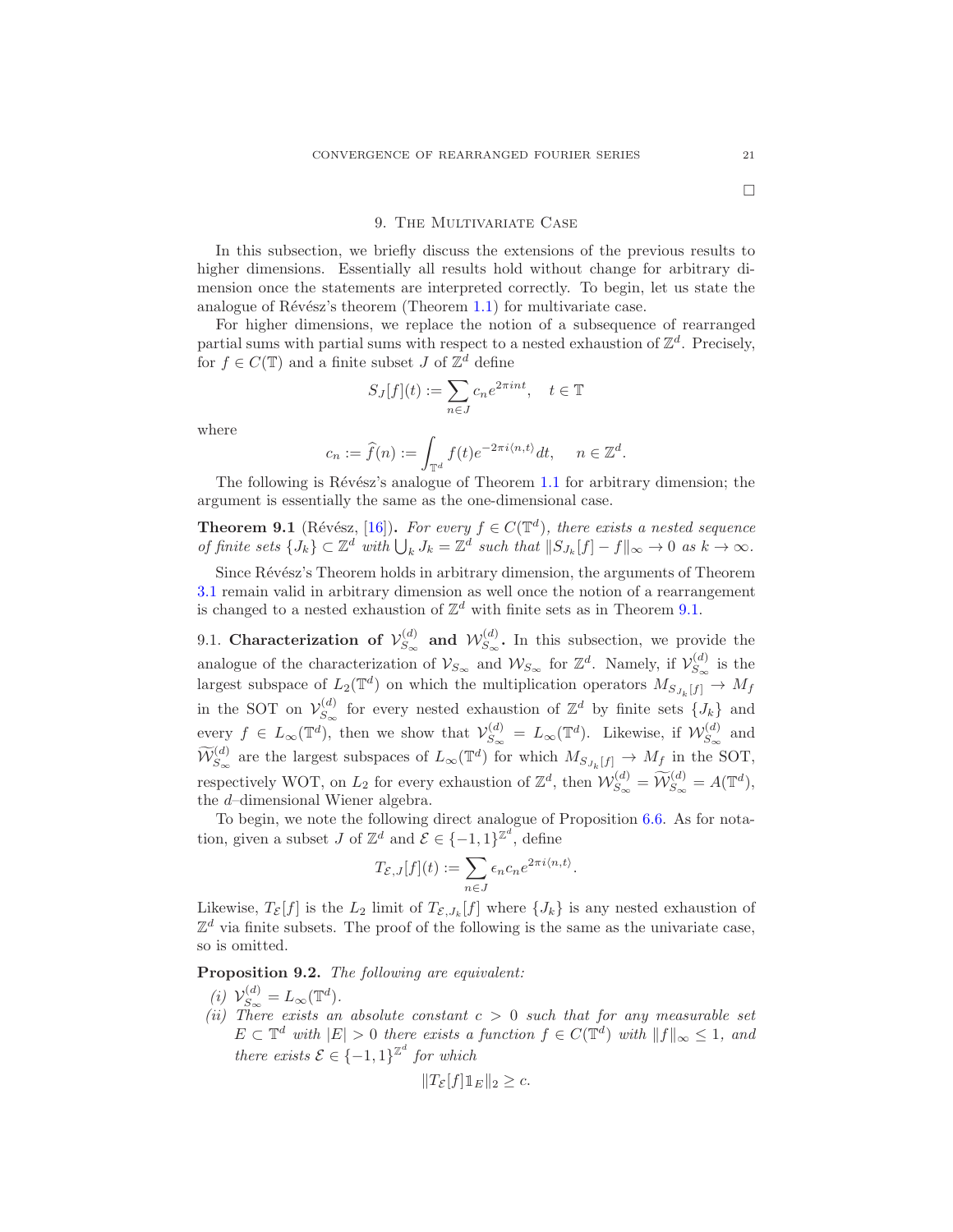Our estimate for the constants involved in Theorem [6.8](#page-13-2) are dimension-dependent; however the estimate still gives a positive answer as follows.

**Theorem 9.3.** If  $\tilde{C}_1$  is the largest constant for which condition (ii) of Proposition [9.2](#page-20-2) holds for all  $0 < c < \tilde{C}_1$ , and  $C_0$  is the constant from Problem [6,](#page-12-1) then the following holds:

$$
\tilde{C}_1 \ge \left(\frac{2}{3}\right)^{\frac{3d}{2}} \pi^{-\frac{d}{2}} \frac{1}{C_0^d}.
$$

Consequently,  $\mathcal{V}_{S_{\infty}}^{(d)}$  $S_{\infty}^{(d)} = L_{\infty}(\mathbb{T}^d)$  for every  $d \in \mathbb{N}$ .

*Proof.* Let  $0 < \gamma_0 < 1$  be arbitrary, and let  $E \subset \mathbb{T}^d$  have positive Lebesgue measure. Without loss of generality,  $0$  is a point of Lebesgue density of  $E$ , from which it follows that there exists some  $\gamma_1 > 0$  such that for every  $0 < \varepsilon < \gamma_1$ ,

$$
1 \geq |E \cap [-\varepsilon, \varepsilon]^d| \geq (2\varepsilon)^d (1 - \gamma_0)^2.
$$

Define the tensor version of the sinc function via

$$
\operatorname{sinc}^{\otimes d}(t) = \operatorname{sinc}(t_1) \dots \operatorname{sinc}(t_d), \quad t \in \mathbb{R}^d,
$$

and via [\(6\)](#page-13-0), we have that if  $0 < \delta < 1$  and  $||t||_{\infty} \leq \delta$ , then

$$
|\text{sinc}^{\otimes d}(t)| \ge \prod_{j=1}^{d} (1 - |t_j|) \ge (1 - \delta)^d.
$$

Now given  $\delta$ , choose an  $N \in \mathbb{N}$  such that  $\frac{\delta}{\pi(N+1)} < \gamma_1$ , and let  $(\varepsilon_n)_{n \in \mathbb{N}} \subset \{-1, 1\}$ be a sequence satisfying the conclusion of Problem [6](#page-12-1) with constant  $C_0$ , and let  $f(t) = \frac{1}{C_0\sqrt{N+1}}\sum_{n=0}^{N}$  $\sum_{n=0} \varepsilon_n e^{2\pi int}$  be the function in the proof of Theorem [6.8.](#page-13-2) Next, set  $F = f^{\otimes d}$ , and notice that  $||F||_{L_{\infty}(\mathbb{T}^d)} \leq 1$  since  $||f||_{L_{\infty}(\mathbb{T})} \leq 1$ . Define

$$
\Lambda := \{ n \in \mathbb{Z}^d : 0 \le n_i \le N, i = 1, \dots, d \}.
$$

Then let  $\tilde{\mathcal{E}}$  be defined by  $\tilde{\varepsilon}_n = \varepsilon_{n_1} \dots \varepsilon_{n_d}$  for  $n \in \Lambda$ . Thus, by the same calculation as in the proof of Theorem [6.8](#page-13-2) we have

$$
T_{\tilde{\mathcal{E}}}[f](t) = \frac{1}{C_0^d (N+1)^{\frac{d}{2}}} \sum_{n \in \Lambda} e^{2\pi i \langle n, t \rangle}
$$
  
= 
$$
\frac{1}{C_0^d (N+1)^{\frac{d}{2}}} \left( \sum_{n=0}^N e^{2\pi i nt} \right)^{\otimes d}
$$
  
= 
$$
\frac{1}{C_0^d (N+1)^{\frac{d}{2}}} (-1)^{Nd} \left( \frac{\sin(\pi (N+1)t)}{\sin(\pi t)} \right)^{\otimes d}.
$$

Thus, if  $||t||_{\infty} \leq \frac{\delta}{\pi(N+1)}$ , we have that

$$
|T_{\tilde{\mathcal{E}}}[f](t)| \ge \frac{1}{C_0^d (N+1)^{\frac{d}{2}}} (1-\delta)^d (N+1)^d = \frac{(N+1)^{\frac{d}{2}}}{C_0^d} (1-\delta)^d.
$$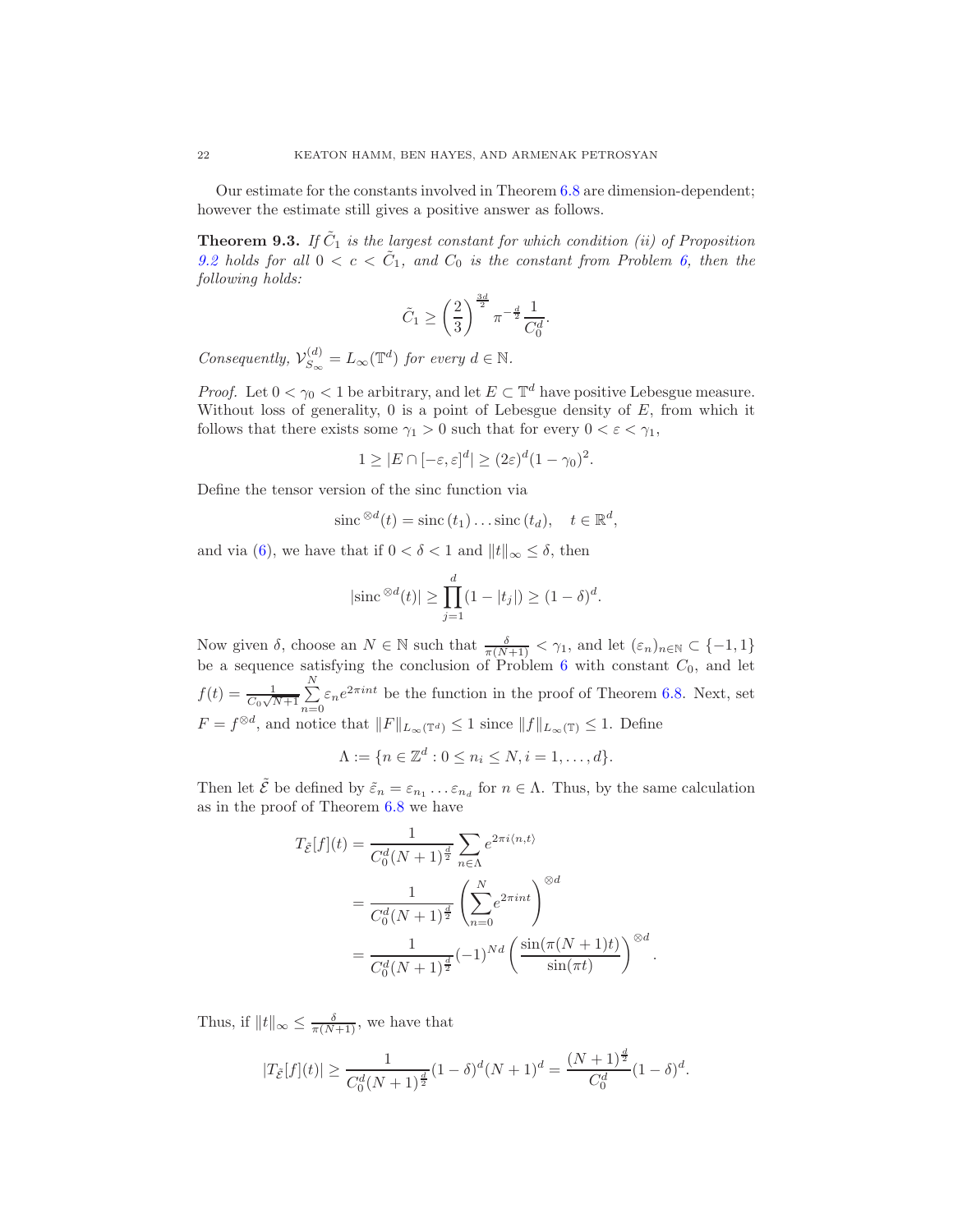Finally,

$$
\begin{split} \|T_{\tilde{\mathcal{E}}}[f]\mathbbm{1}_{E}\|_{2} &\geq \|T_{\tilde{\mathcal{E}}}[f]\mathbbm{1}_{E\cap[-\frac{\delta}{\pi(N+1)},\frac{\delta}{\pi(N+1)}]}\|_{2} \\ &\geq \frac{(N+1)^{\frac{d}{2}}}{C_{0}^{d}}(1-\delta)^{d} \left|E\cap\left[-\frac{\delta}{\pi(N+1)},\frac{\delta}{\pi(N+1)}\right]\right|^{\frac{1}{2}} \\ &\geq \frac{(N+1)^{\frac{d}{2}}}{C_{0}^{d}}(1-\delta)^{d} \left(\frac{2\delta}{\pi(N+1)}\right)^{\frac{d}{2}}(1-\gamma_{0}). \end{split}
$$

Maximizing over  $\delta$ , and choosing  $\delta = \frac{1}{3}$ , we find that (as  $\gamma_0$  was arbitrary),

$$
\tilde{C}_1 \ge \frac{2^{\frac{3d}{2}}}{3^{\frac{3d}{2}} \pi^{\frac{d}{2}}} \frac{1}{C_0^d},
$$

which completes the proof.  $\Box$ 

It should be noted that the proof above gives a constant  $\tilde{C}_1$  which degrades quickly as the dimension increases. It would be interesting to determine if this can be avoided, i.e. if a dimensionless lower bound could be obtained.

Additionally, the proof of Theorem [8.5](#page-19-2) holds for any dimension, and so we have the following.

**Theorem 9.4.** If  $f \in L_\infty(\mathbb{T}^d)$ , then the Fourier series of f converges unconditionally in the weak operator topology on  $L_4(\mathbb{T}^d)$ . Conversely, if E is a subspace of  $L_2(\mathbb{T}^d)$ , and the Fourier series of f converges unconditionally in the weak operator topology on E for every  $f \in L_{\infty}(\mathbb{T}^d)$ , then  $E \subseteq L_4(\mathbb{T}^d)$ . Moreover, both statements hold with  $L_{\infty}(\mathbb{T}^d)$  replaced by  $C(\mathbb{T}^d)$ .

Next, the following theorem holds by the same proof as in Section [7.](#page-14-0) One needs only notice that the proof of Lemma 7.3 is the same line by line in any dimension.

<span id="page-22-0"></span>**Theorem 9.5.** For every  $d \in \mathbb{N}$ ,  $\mathcal{W}_{S_{\infty}}^{(d)} = \widetilde{\mathcal{W}}_{S_{\infty}}^{(d)} = A(\mathbb{T}^d)$ , where  $A(\mathbb{T}^d)$  is the Wiener algebra of functions on  $\mathbb{T}^d$  with absolutely convergent Fourier series.

# 10. CONCLUSION

We have considered Ulyanov's problem concerning uniform convergence of rearranged Fourier series and, inspired by Révész's partial results in that direction, we have given some equivalent forms of the problem in terms of SOT or WOT convergence of rearranged Fourier series which are, a priori, weaker conditions. From this new operator theoretic perspective, we have given some guidelines for possible ways to find counterexamples to the problem and ideas of how to exhibit a proof thereof. More specifically, we considered reductions of the problem to convergence on subspaces of  $\mathcal{B}(L_2)$  and the relation between subsets of  $C(\mathbb{T})$ ,  $L_2$ , and  $S_{\infty}$ , and the behavior of Fourier series related to such triples. This provides many interesting open questions for further research, and also gives a roadmap for future work on the problem.

In summary, we have expressed the following ideas: Strategies to prove Ulyanov's problem:

- Better understand the structure of  $\mathcal{W}_{\{\sigma\}}$ , or particularly  $\mathcal{W}_{\{id\}}$ .
- Show that  $\bigcup_{\sigma \in S_{\infty}} \mathcal{W}_{\{\sigma\}} = C(\mathbb{T}).$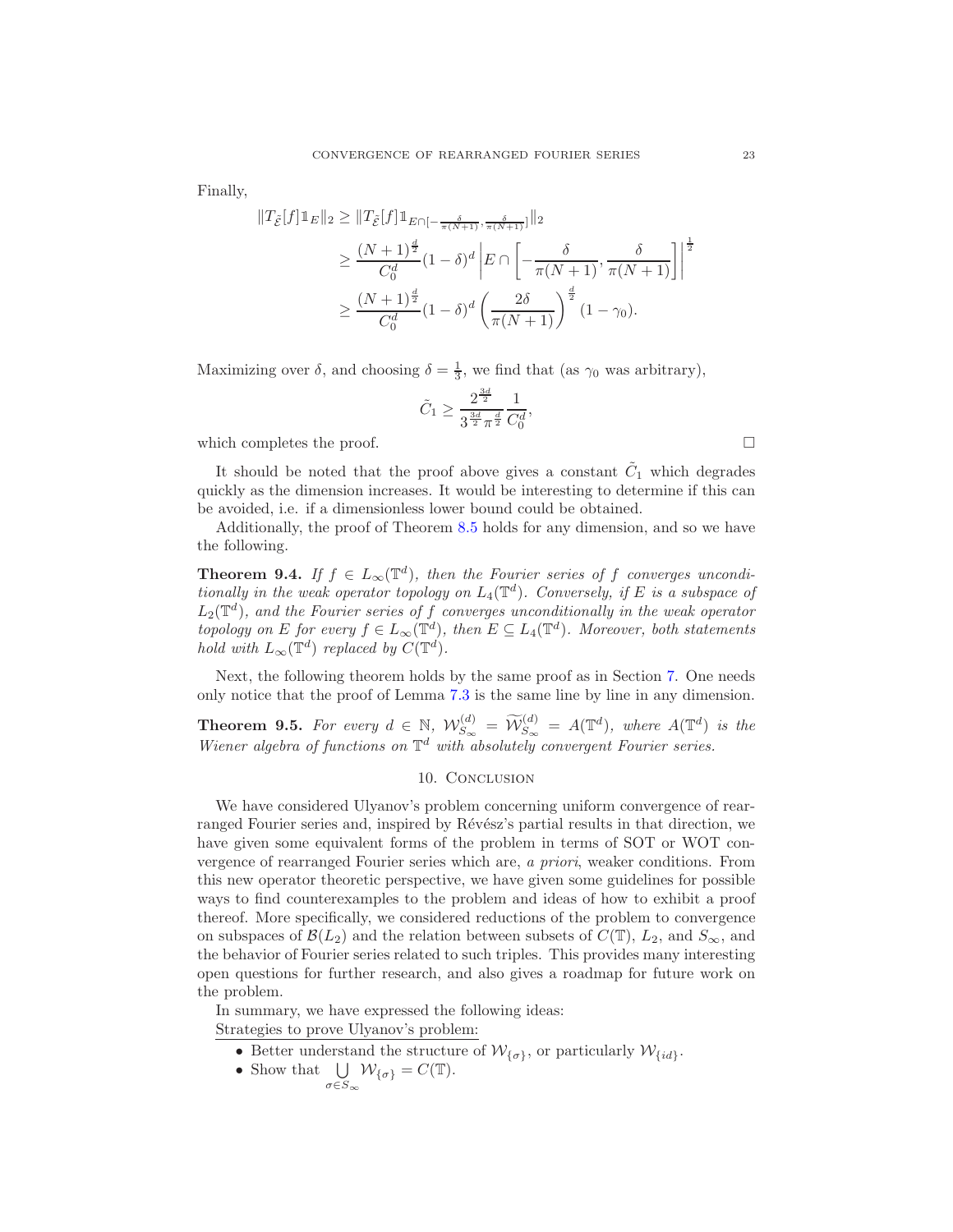• Prove one of the equivalent conditions in Theorem [3.1.](#page-5-1)

Questions of independent interest:

- Determine the optimal constants  $C_0$  and  $C_1$ .
- Find a dimension-independent bound for  $C_1$  (if such a bound exists).
- Determine the behavior of the Greedy rearrangements of Fourier series as multiplication operators.

In addition to these, we characterized the largest subspace of  $L_{\infty}$  functions for which the Fourier series converge unconditionally in the SOT and WOT, namely the Wiener algebra,  $A(\mathbb{T}^d)$ . Dual to this, we characterized the largest subspace of  $L<sub>2</sub>$  on which the Fourier series of all continuous functions converges unconditionally in the SOT restricted to that subspace, and this turned out to be  $L_{\infty}(\mathbb{T}^d)$ . While the WOT analogue of the last result is not altogether obvious, we gave one way of classifying the analogous WOT subspace, and showed that the unique maximal subspace giving unconditional WOT convergence is  $L_4(\mathbb{T}^d)$ .

#### Acknowledgements

The authors thank Szilárd Révész, Rudy Rodsphon, Alex Powell, Alexander Olevskii and Artur Sahakian for valuable discussions related to this work. We also thank the anonymous referees for valuable suggestions.

Part of this work was done while the first author was an Assistant Professor at Vanderbilt University. The first author acknowledges partial support in the later stages from the National Science Foundation TRIPODS program, grant CCF– 1740858.

Part of this work was done while the second author was an Assistant Professor at Vanderbilt University. The second author acknowledges support from the grants NSF DMS-1600802 and NSF DMS-1827376.

Part of the work of this paper was done while the third author was a Ph.D. student at Vanderbilt University; the project was motivated by a question asked to him by Vaughan Jones during a class. The third author acknowledges support during the final stages of the project by the Oak Ridge National Laboratory, which is operated by UT-Battelle, LLC., for the U.S. Department of Energy under Contract DE-AC05-00OR22725.

#### **REFERENCES**

- <span id="page-23-6"></span>[1] P. Borwein. *Computational excursions in analysis and number theory*, volume 10 of *CMS Books in Mathematics/Ouvrages de Math´ematiques de la SMC*. Springer-Verlag, New York, 2002.
- <span id="page-23-2"></span>[2] L. Carleson. On convergence and growth of partial sums of Fourier series. *Acta Math.*, 116(1):135–157, 1966.
- <span id="page-23-0"></span>[3] J. Fourier. M´emoire sur la propagation de la chaleur dans les corps solides. *Nouveau Bulletin* des Sciences de la Société Philomathique de Paris, 6:112-116, 1808.
- <span id="page-23-4"></span>[4] L. Grafakos. *Classical and modern Fourier analysis*. Pearson Education, Inc., Upper Saddle River, NJ, 2004.
- <span id="page-23-3"></span>[5] R. A. Hunt. On the convergence of Fourier series. In *Orthogonal Expansions and their Continuous Analogues (Proc. Conf., Edwardsville, Ill., 1967)*, pages 235–255. Southern Illinois Univ. Press, Carbondale, Ill., 1968.
- <span id="page-23-1"></span>[6] J. Kahane and Y. Katznelson. Sur les ensembles de divergence des séries trigonométriques. *Studia Mathematica*, 3(26):307–313, 1966.
- <span id="page-23-5"></span>[7] B. S. Kashin and A. A. Sahakian. *Orthogonal series*, volume 75. American Mathematical Soc., 2005.